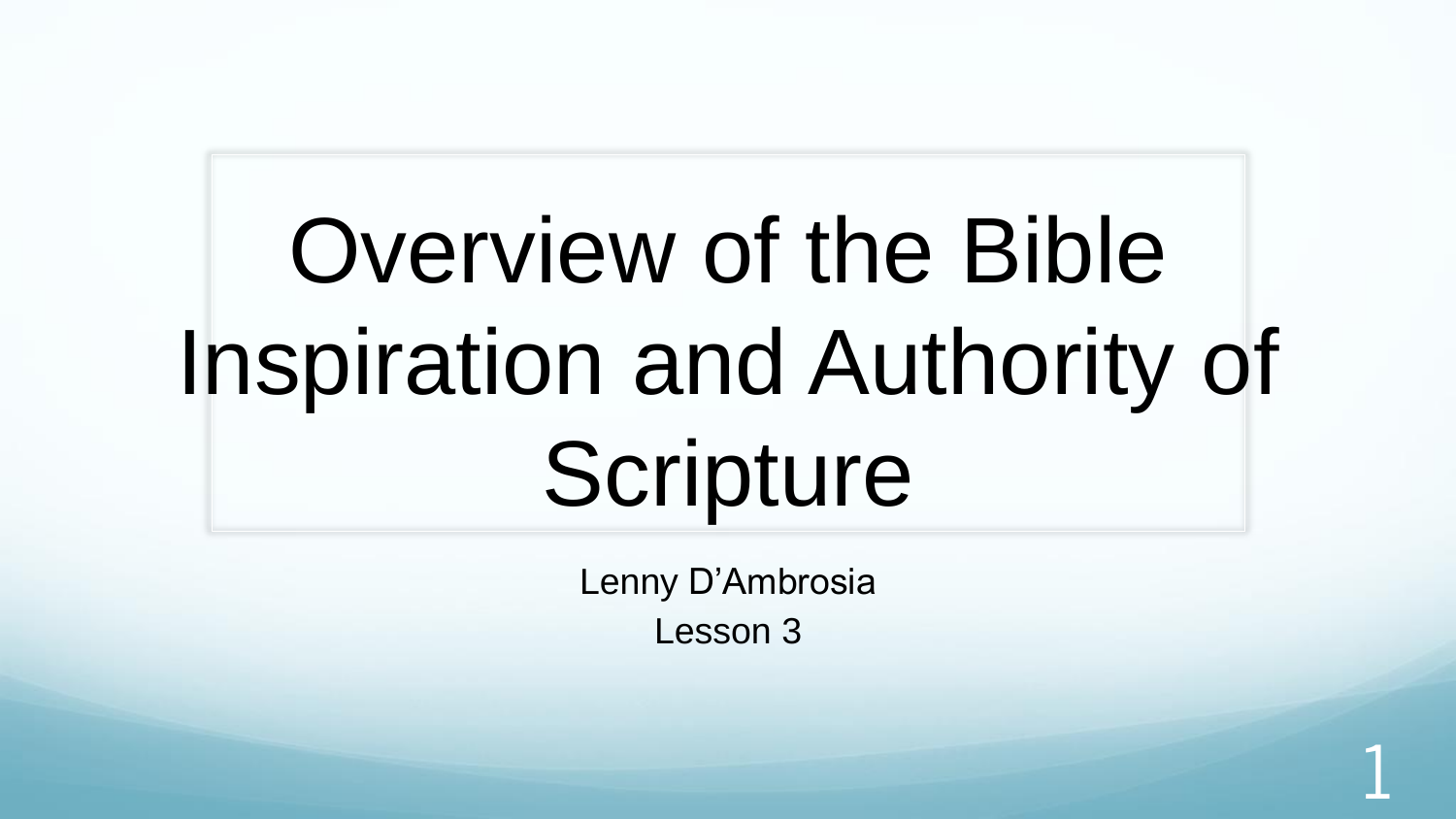### **Contents**

- **1. How do we recognize sacred writings?**
- a. In the OT
- b. Delivered by Jesus Christ
- c. Delivered by the apostles
- d. Examined by the early church
- **2. The Inspiration of Scripture**
- a. The authority of Scripture recognized in the OT
- b. The authority of Scripture recognized in the NT
- c. Jesus Christ claims scriptural authority for His own Words 2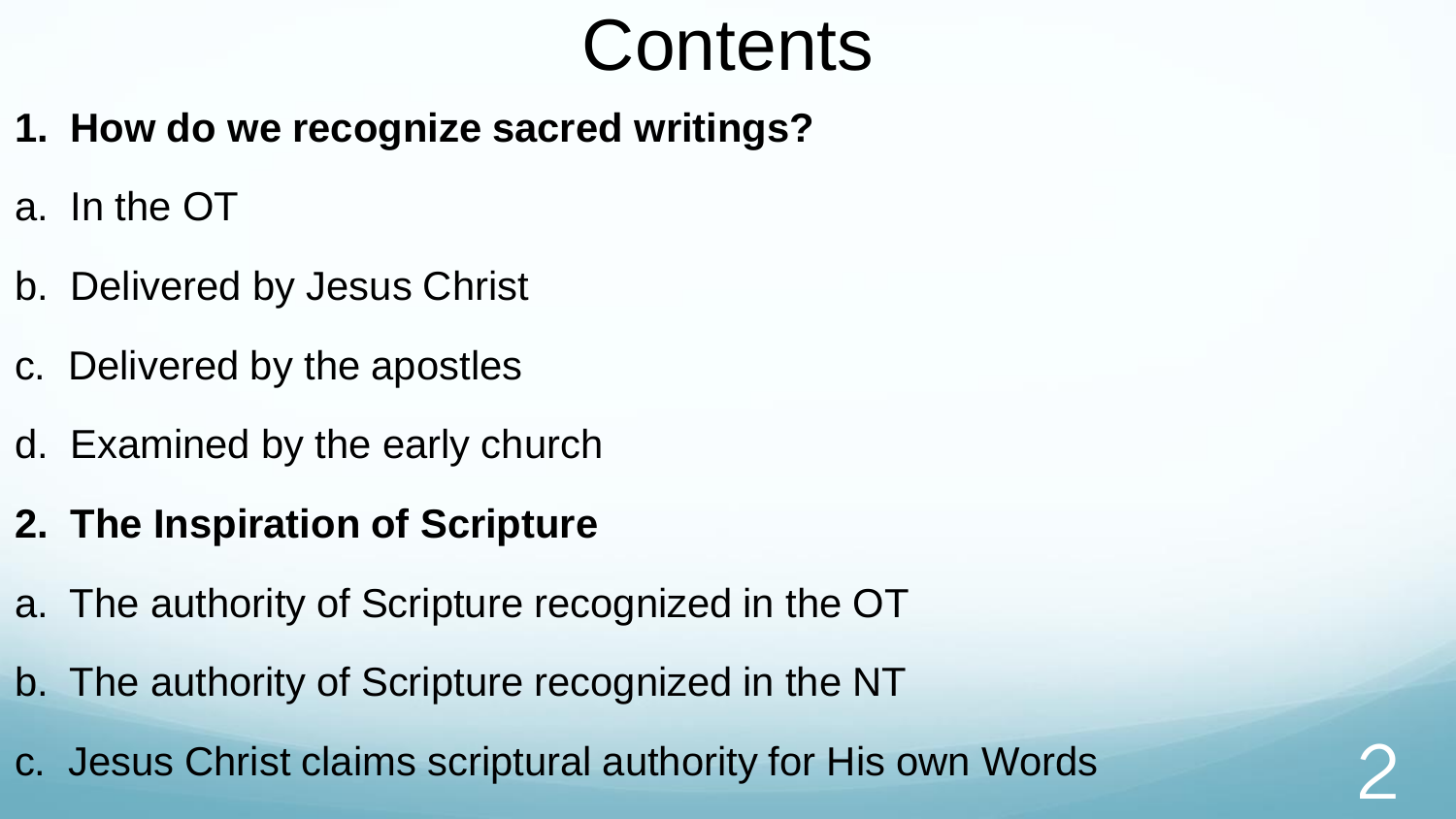### **Inspiration and Authority of Scripture**

- The Bible is the Inspired Word of God.
- The Holy Spirit guided men in writing the Bible.
- The Bible is the authority of God.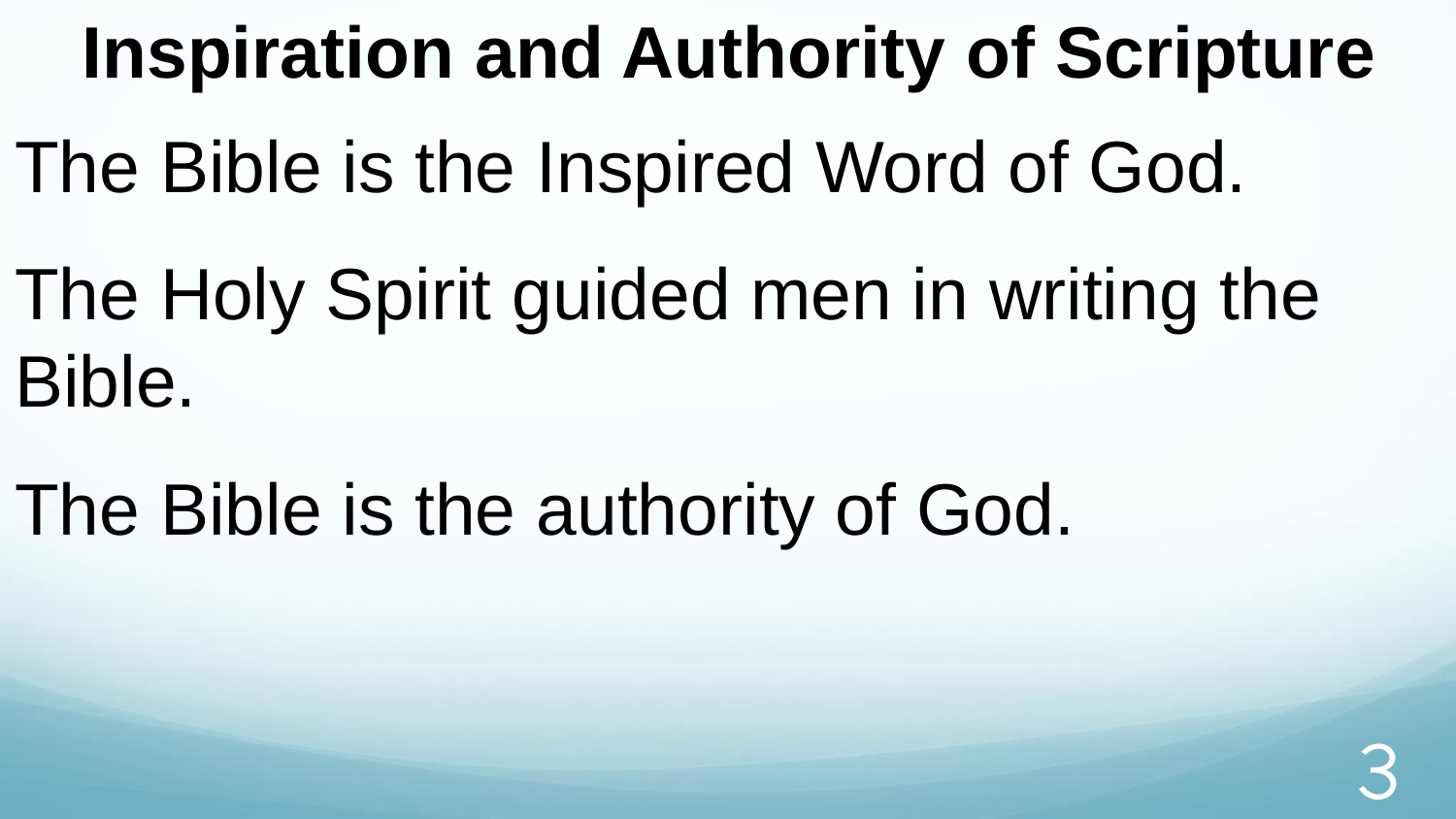**1. What did the Israelites say after they heard the reading of the "book of the covenant? Ex. 24: 7**

- **1. Recognition of a body of sacred writings**
- **a. In the OT**

## **Exodus 24:7**

**7** Then he took the **book of the covenant** and read it in the hearing of the people; and they said, **"All that the LORD has spoken we will do, and we will be obedient!"** 4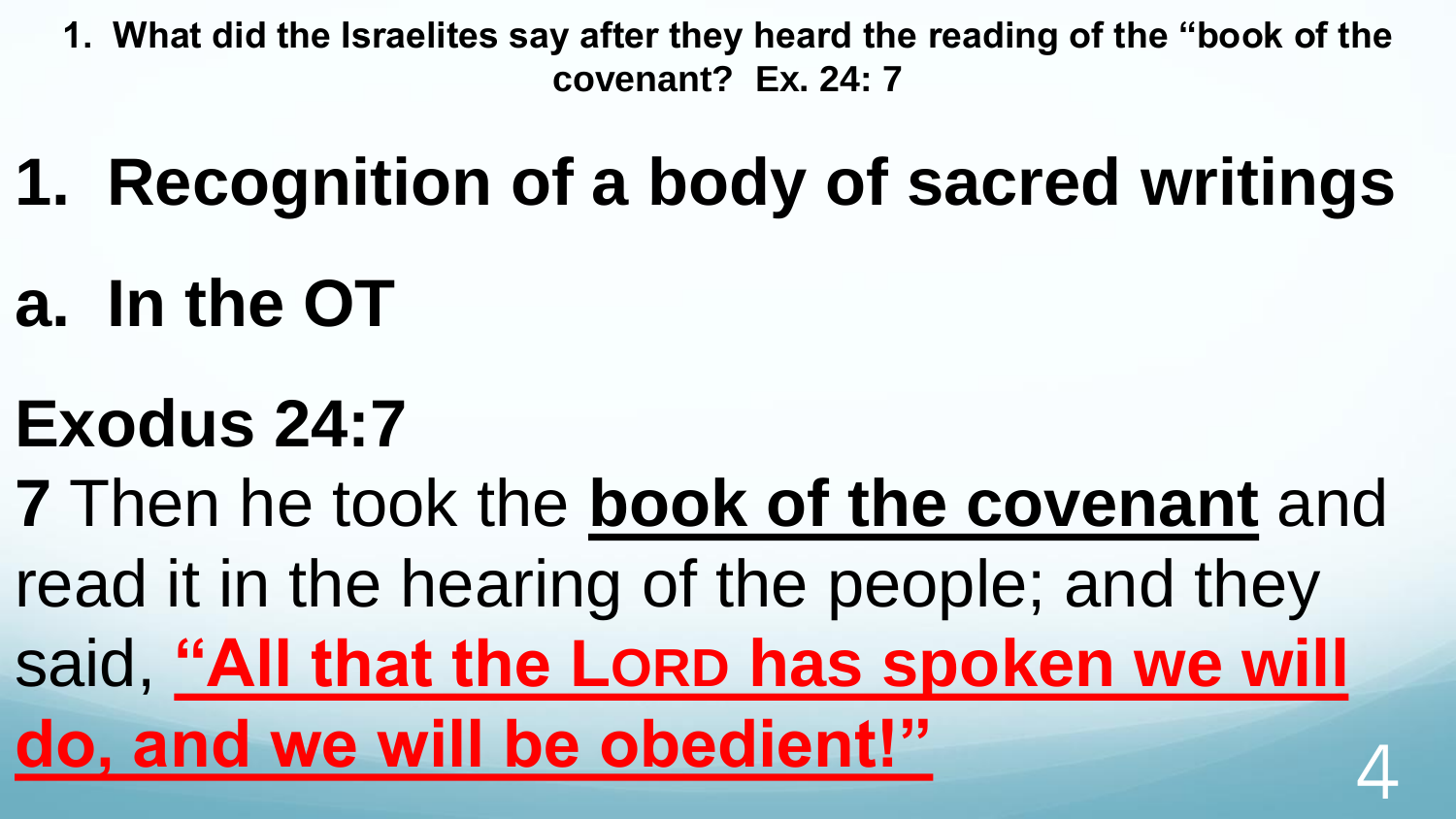**2. Who heard all the words written in the book of the law in Joshua 8: 34?**

### **Joshua 8: 34**

**34** Then afterward he read all the words of the law, the blessing and the curse, according to all that is written in the book of the law.

35 There was not a word of all that Moses had commanded which Joshua did not read before **all the assembly of Israel** with **the women** and **the little ones** and **the strangers who were living among them**.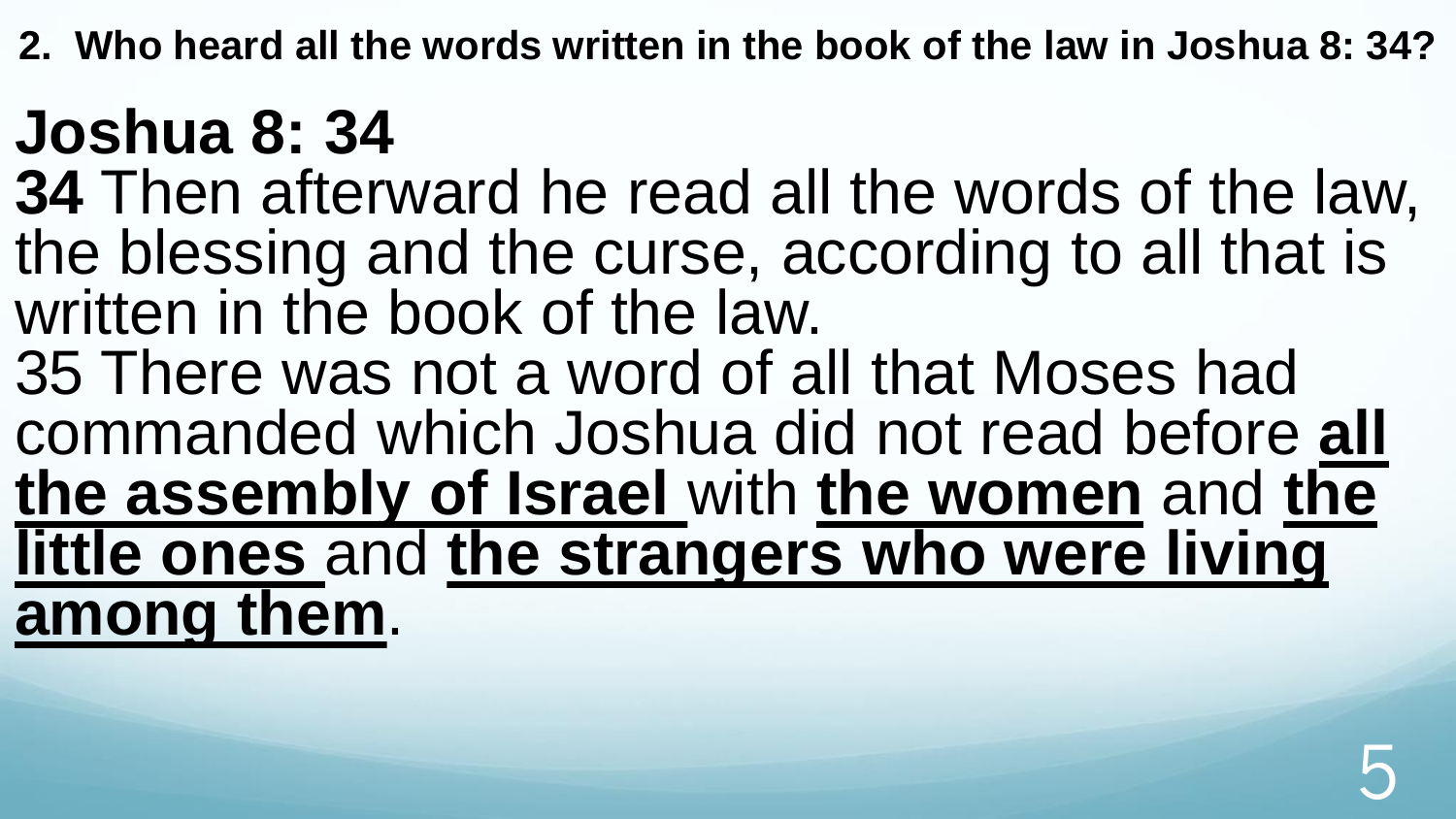**3. What did the people do at the square in front of the Water Gate? Neh. 8: 1,8**

## **Nehemiah 8: 1**

**1** And all the people gathered as one man at the square which was in front of the Water Gate, and **they asked Ezra the scribe to bring the book of the law of Moses which the LORD had given to Israel.** 

**Nehemiah 8: 8 8 They read from the book, from the law of God**, **translating to give the sense so that they understood the reading**. 6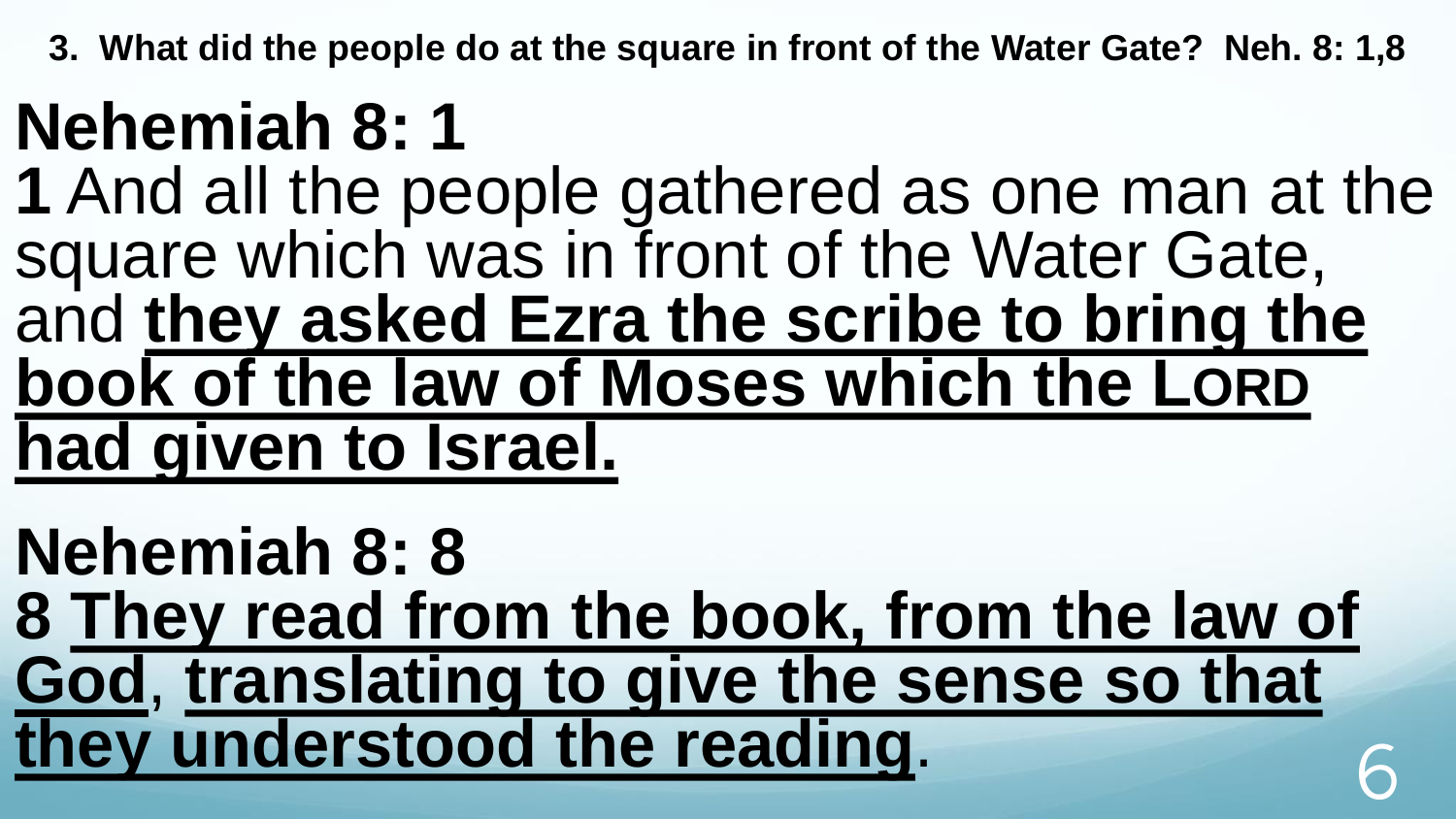4. **Who are the messengers in Malachi 3.1? Malachi 3: 1** 

**1** "Behold, I am going to send **My messenger**, and he **will clear the way before Me**. And the Lord, whom you seek, will suddenly come to His temple; and the **messenger of the covenant**, in whom you delight, behold, **He is coming**," says the LORD of hosts.

**My messenger**, and he **will clear the way before Me – John the Baptist**

the **messenger of the covenant**, in whom you delight, behold, **He is coming – Jesus Christ**

7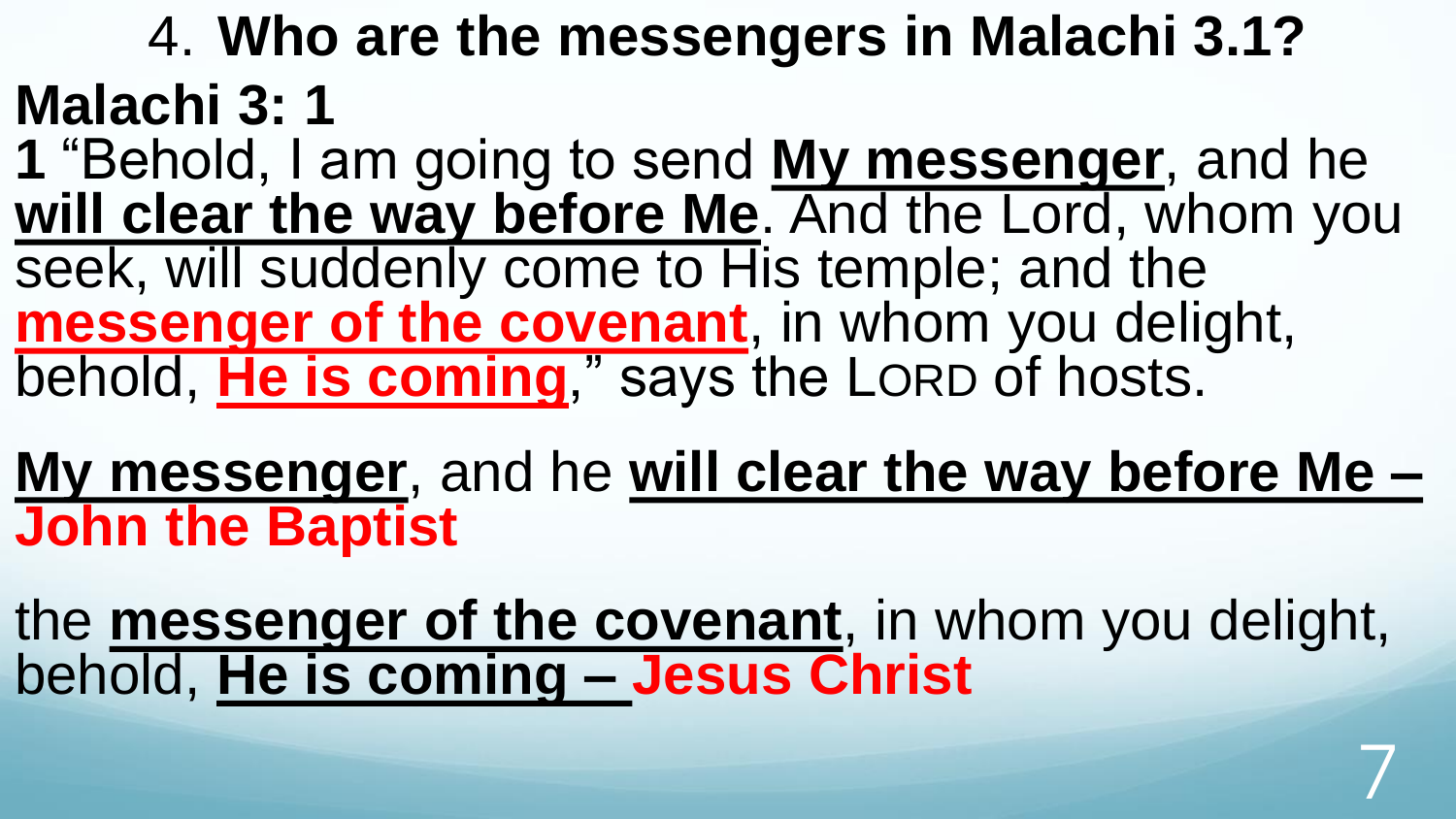**5. How did the Israelites understand the Scriptures in Luke 24: 45?**

## **Luke 24: 45**

**45** Then **He opened their minds** to understand the Scriptures,

# **He opened their minds**

**John 7: 38** 

**38** "**He who believes in Me**, as the

**Scripture said**, **'From his innermost being will flow rivers of living water.'**"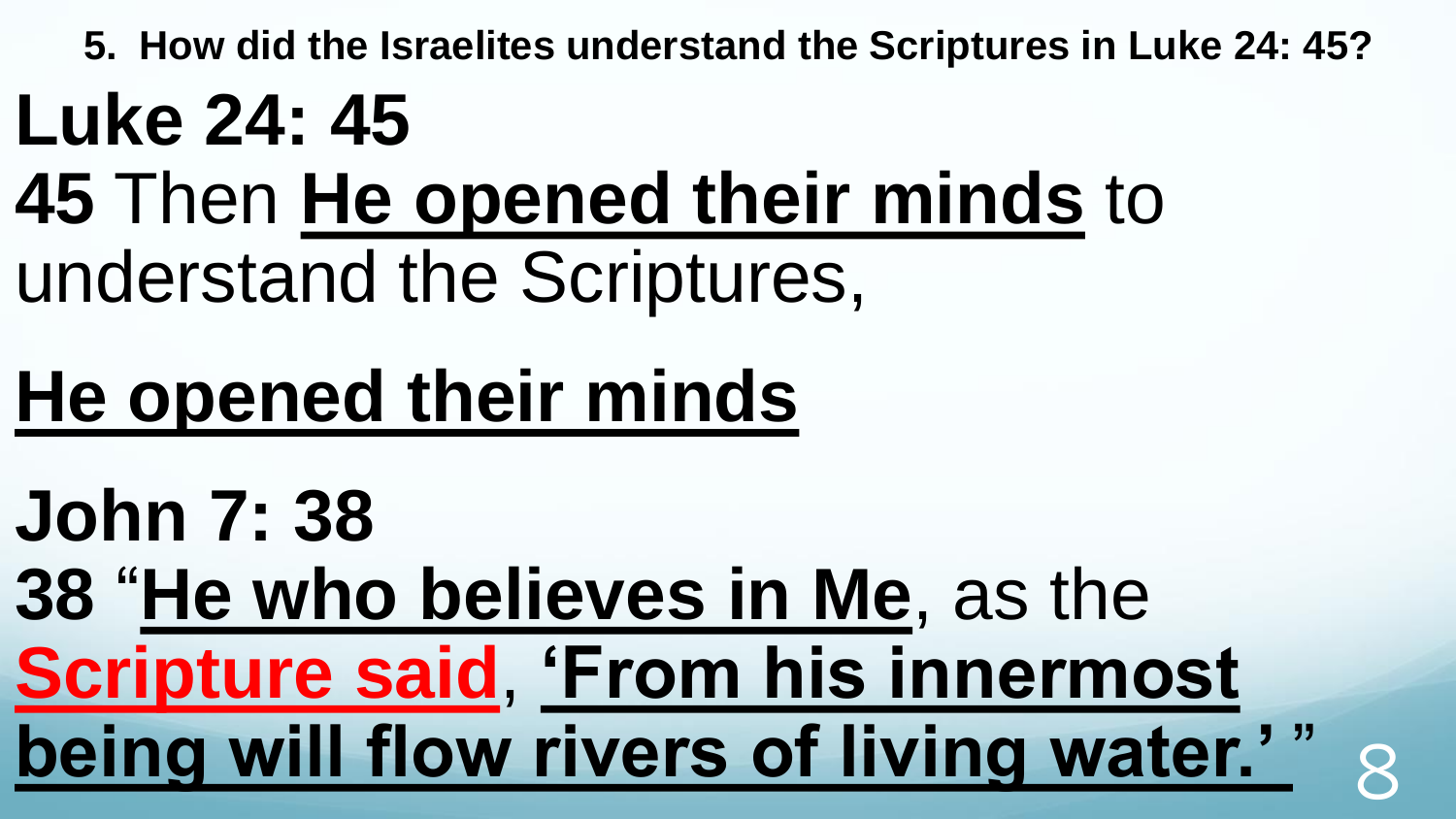#### **I. Divine Inspiration:**

#### **Matthew 22: 42-45**

**42**"What do you think about the Christ, whose son is He?" They said to Him, "*The son* of David."

**43** He said to them, "Then how does David in the Spirit call Him 'Lord,' saying, **44** 'The Lord said to my Lord, "Sit at My right hand, Until I put Your enemies beneath Your feet" '?

**45** "If David then calls Him 'Lord,' how is He his son?"

**John 7: 38 38** "**He who believes in Me**, as the **Scripture said**, **'From his innermost being will flow rivers of living water.'** "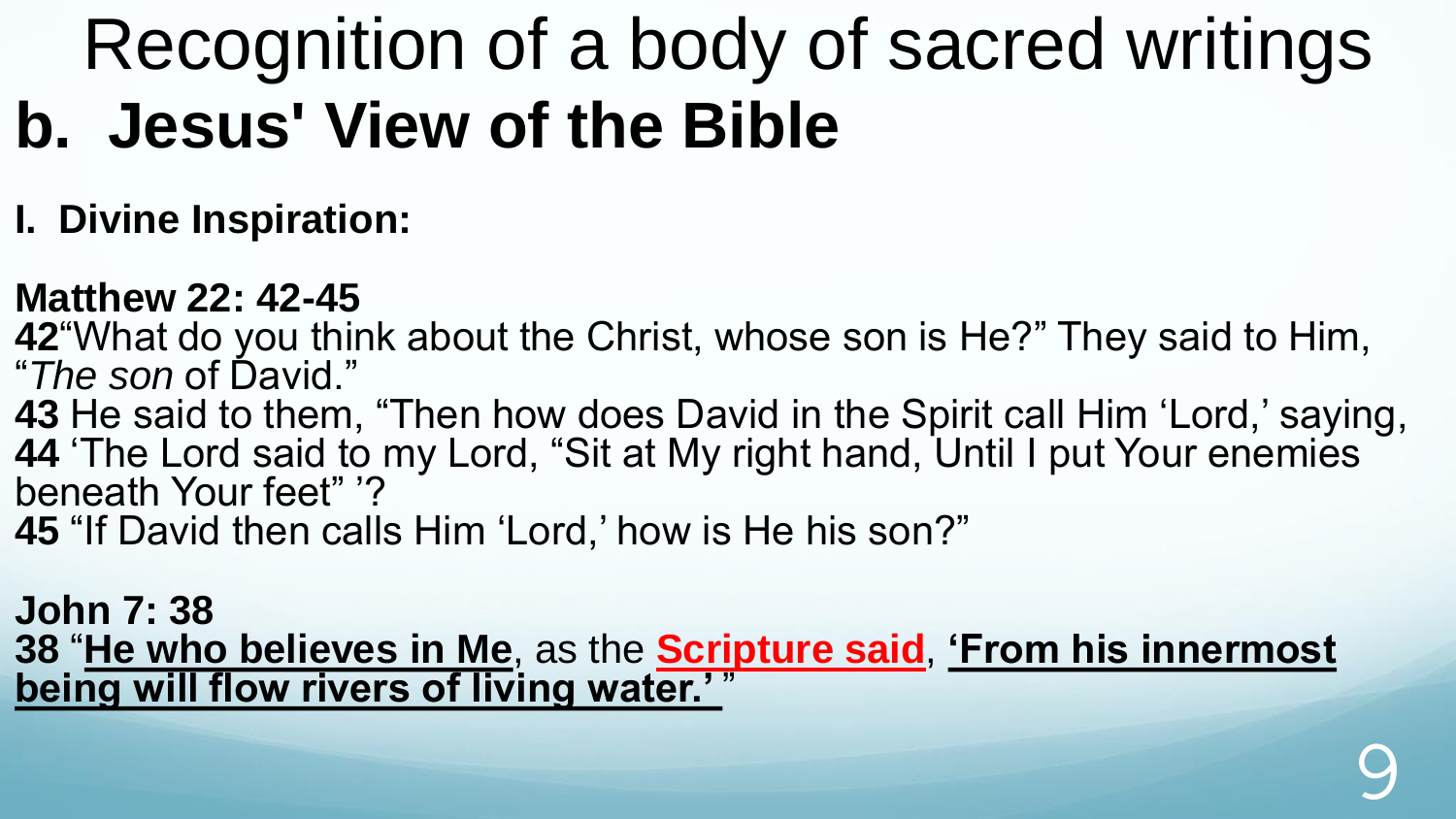- **II. Indestructible**:
- **Matthew 5: 17-18 17** "Do not think that I came to abolish the Law or the Prophets; **I did not come to abolish but to fulfill.**
- **18** "For truly I say to you, until heaven and earth pass away, not the smallest letter or stroke shall pass from the Law until all is accomplished. 10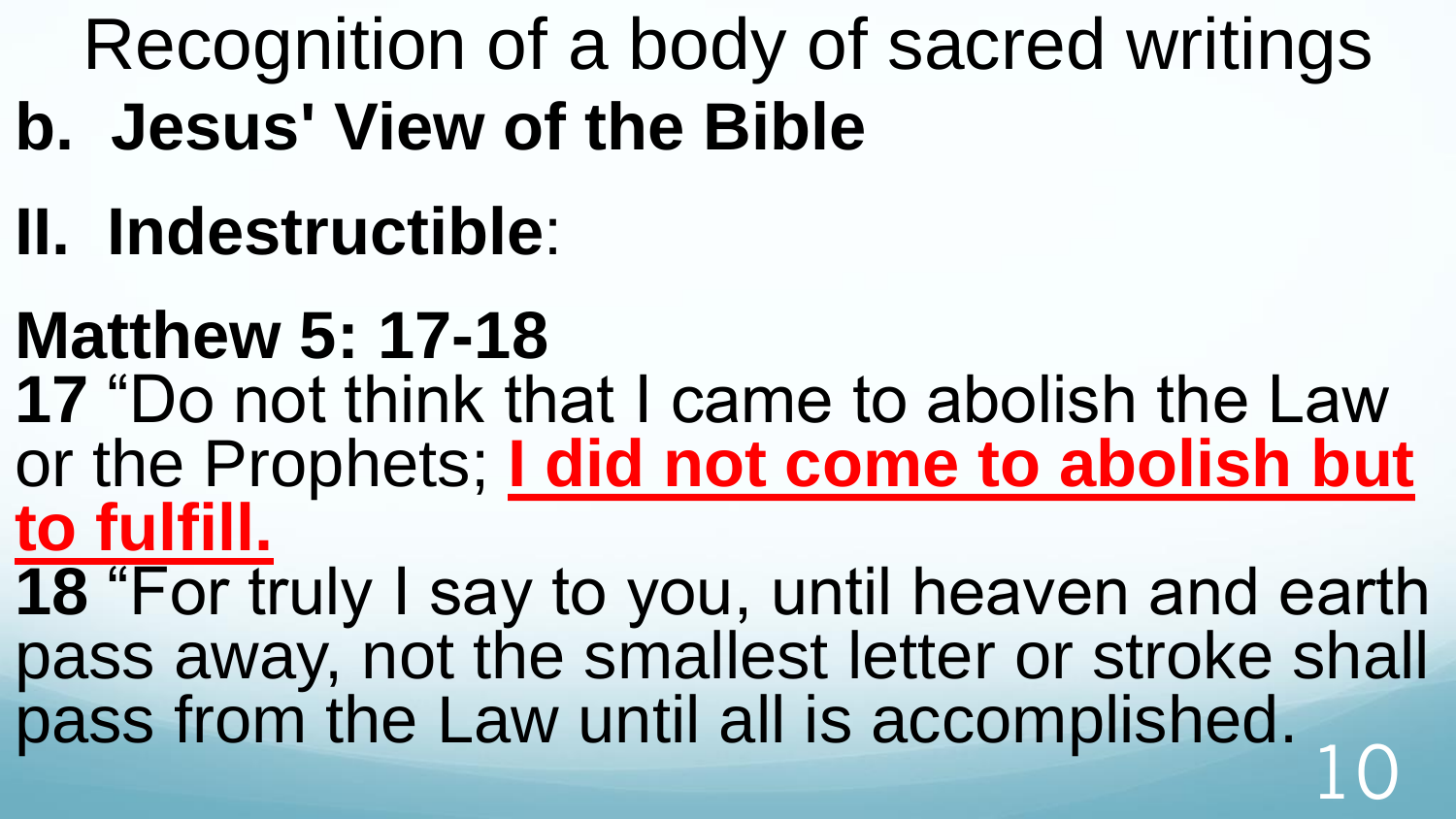# **III. Infallible**:

#### **John 10:33-38**

**33** The Jews answered Him, "For a good work we do not stone You, but for blasphemy; and because You, being a man, make Yourself out *to be* God." **34** Jesus answered them, "Has it not been written in your Law, 'I said, you are

- gods'?
- **35** "If he called them gods, to whom the word of God came (and the Scripture cannot be broken),
- **36** do you say of Him, whom the Father sanctified and sent into the world, 'You are blaspheming,' because I said, 'I am the Son of God'?
- **37** "If I do not do the works of My Father, do not believe Me;
- **38** but if I do them, though you do not believe Me, believe the works, so that you may know and understand that the Father is in Me, and I in the Father."1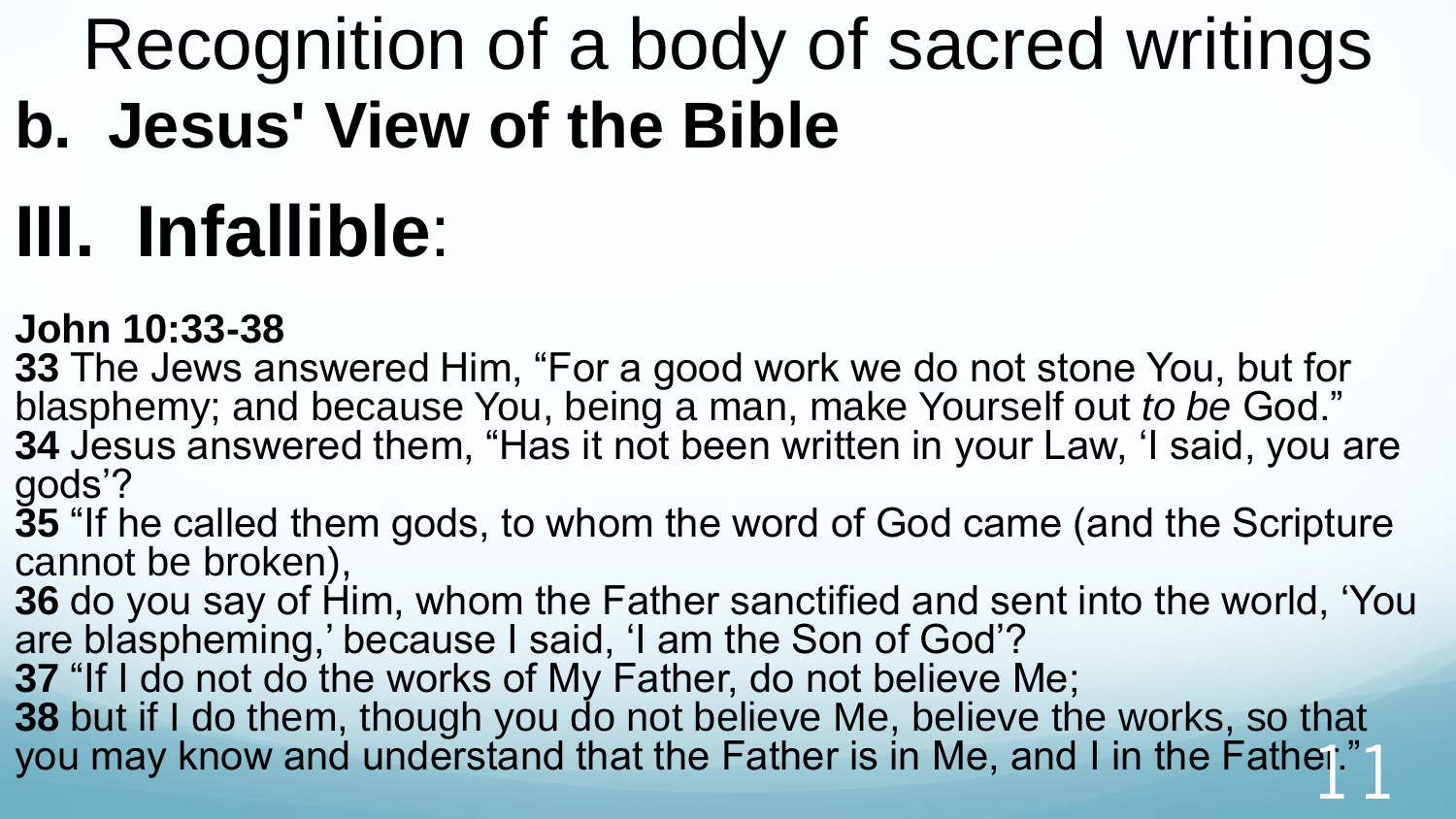# **IV. Final Authority**:

#### **Matthew 4:4**

**4** But He answered and said, "It is written, 'Man shall not live on bread alone, but on every word that proceeds out of the mouth of God.' " (Deut. 8:3)

**Matthew 4:7 7** Jesus said to him, "On the other hand, it is written, 'You shall not put the Lord your God to the test.' " (Deut. 6:16)

**Matthew 4:10 10** Then Jesus \*said to him, "Go, Satan! For it is written, 'You shall worship the Lord your God, and serve Him only.' " (Deut. 6:13; 10: 20) 12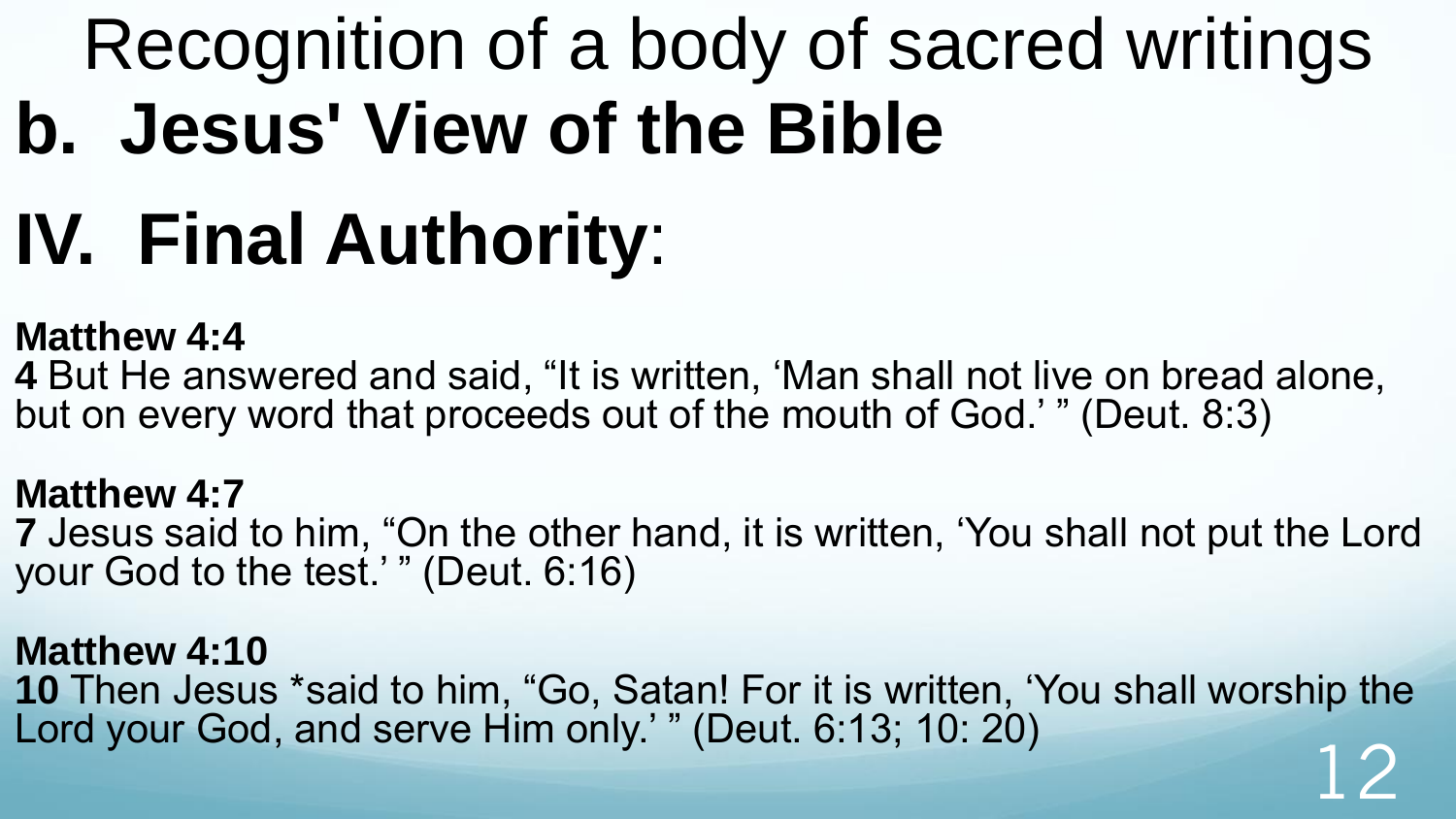**V. Foreshadowing:**

### **Matthew 12:40**

**40** for just as Jonah was three days and three nights in the belly of the sea monster, so will the Son of Man be three days and three nights in the heart of the earth.

#### **Matthew 24:37**

**37** "For the coming of the Son of Man will be just like the days of Noah.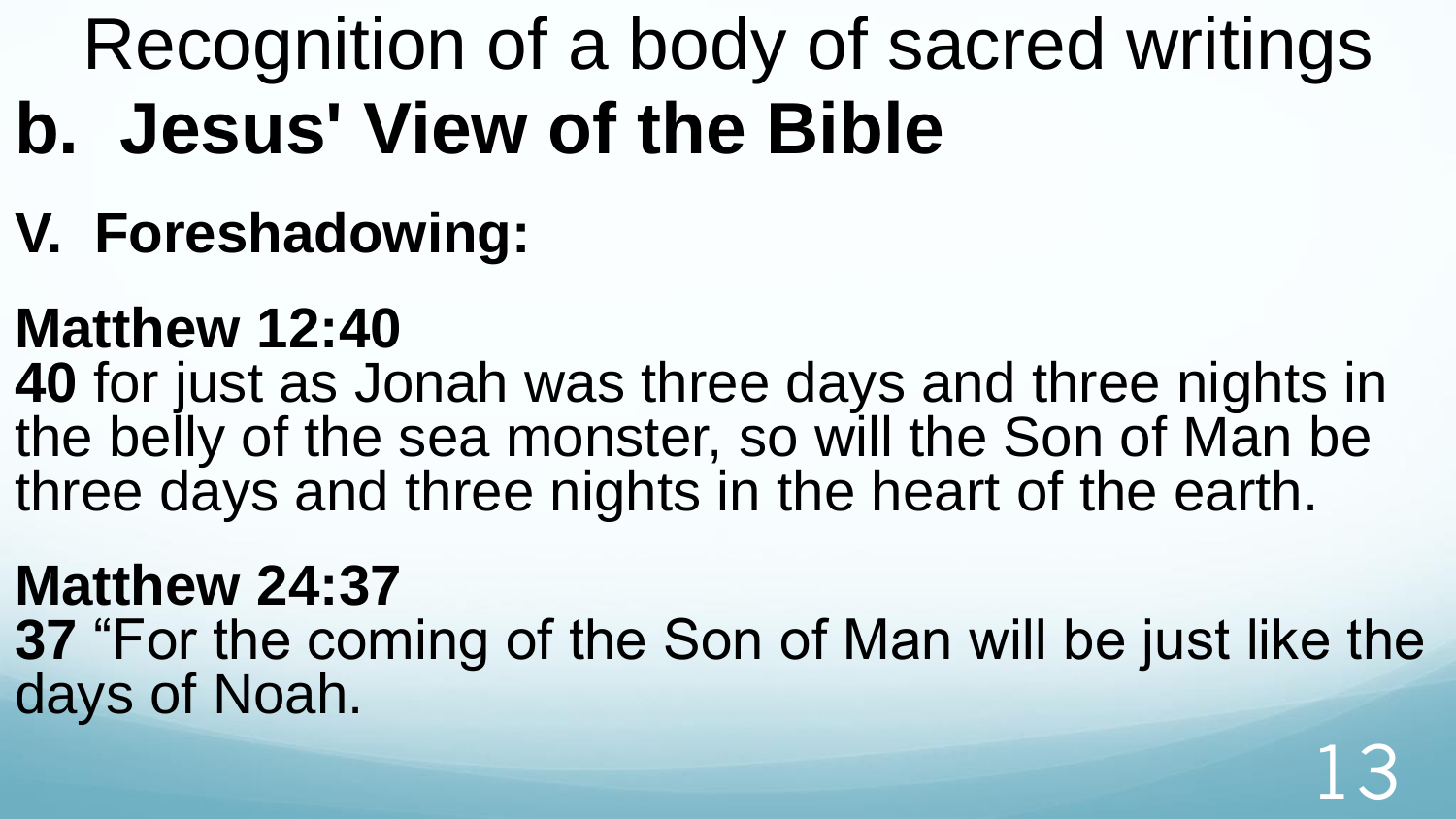- **VI. Factual**:
- **John 17:17 17** "Sanctify them in the truth; Your word is truth.
- **Christ-Centered Unity:**
- **Luke 24: 27**
- **27** Then beginning with Moses and with all the prophets, He explained to them the things concerning Himself in all the Scriptures.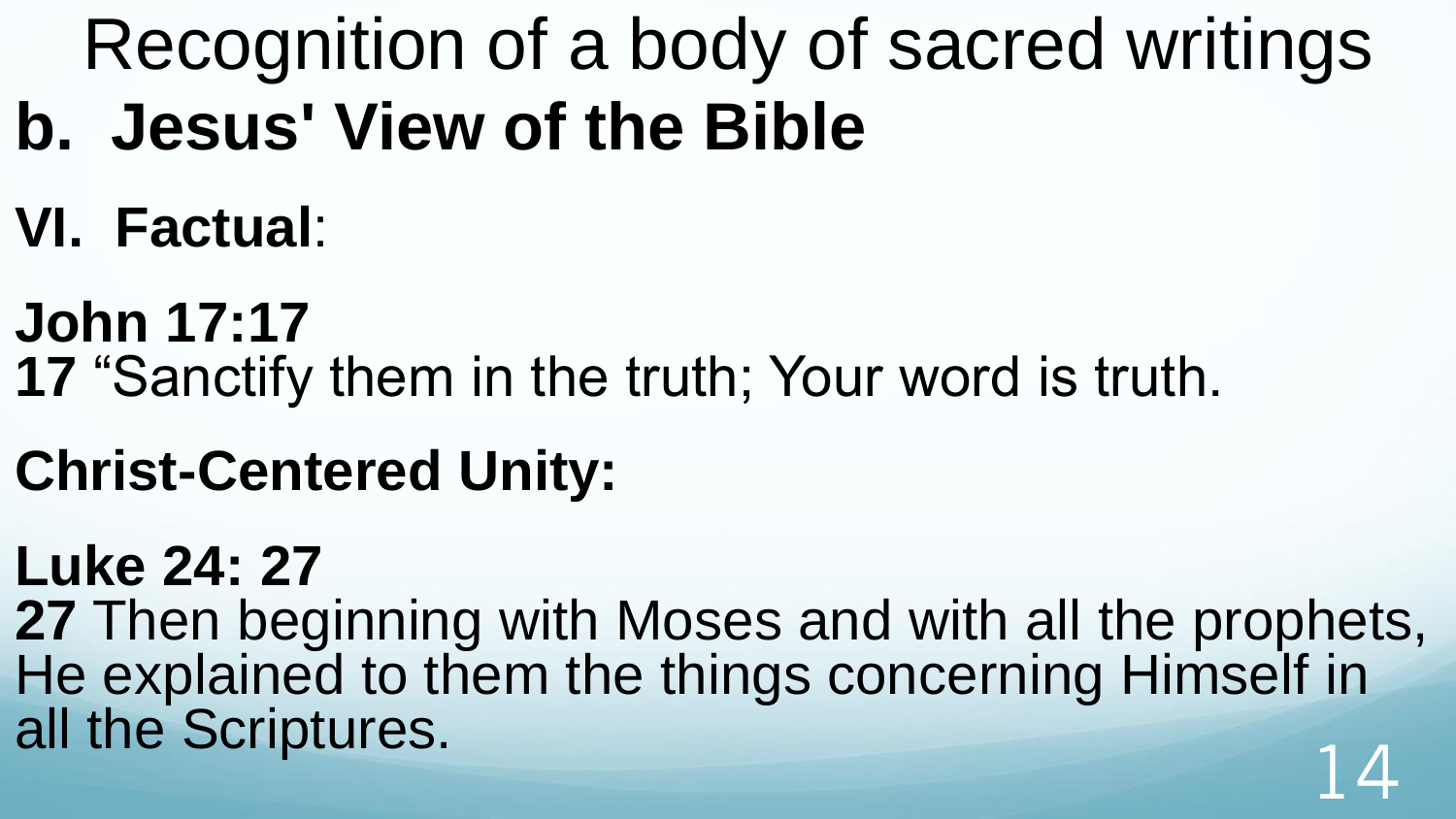#### **VII. Spiritually Clear:**

#### **Luke 24: 24-27**

**24** "Some of those who were with us went to the tomb and found it just exactly as the women also had said; but Him they did not see." **25** And He said to them, "**O foolish men and slow of heart to believe in all that the prophets have spoken! 26** "Was it not necessary for the Christ to suffer these things and to enter into His glory?" **27 Then beginning with Moses and with all the prophets, He explained to them the things concerning Himself in all the Scriptures**.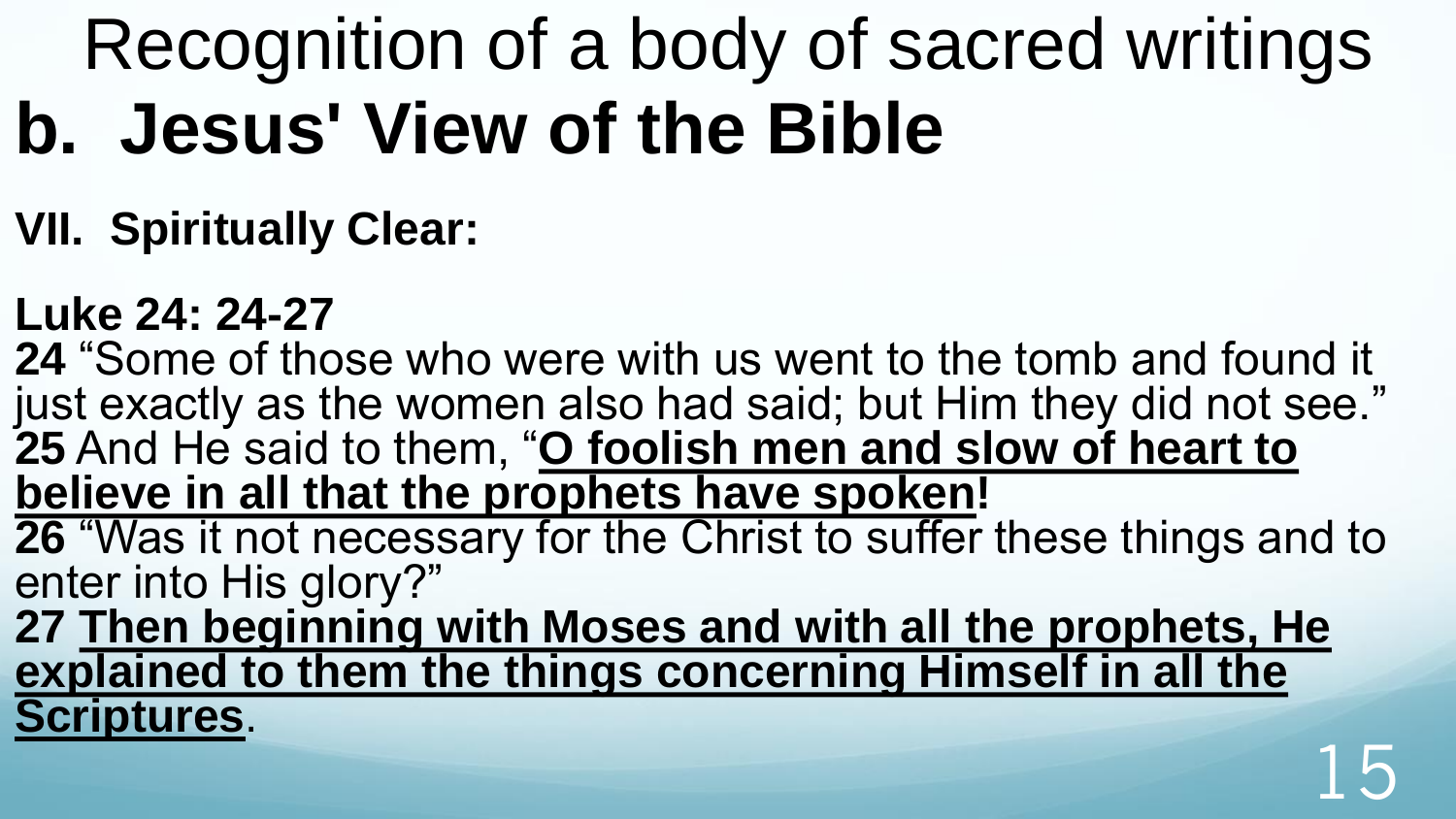- **VIII. For those who have Faith:**
- **Luke 16: 31**
- **31** "But he said to him, 'If they do not listen to Moses and the Prophets, they will not be persuaded even if someone rises from the dead<sup>'</sup>" 16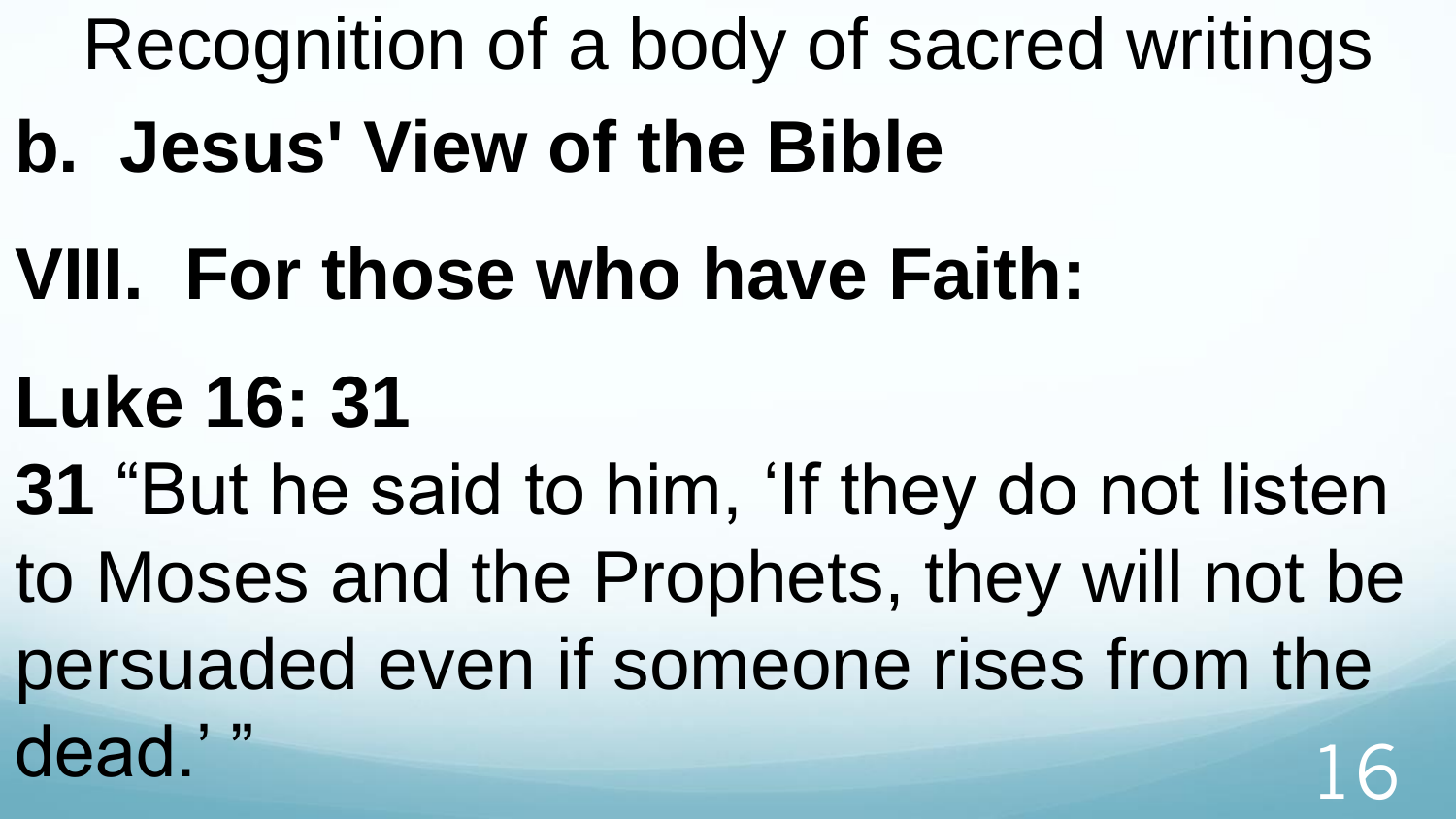**6. What was the purpose of the writings of the Old Testament? Rom. 1: 1-2; 15:4**

# **c. Delivered by the apostles**

### **Romans 1: 1–2**

**1 Paul**, a bond-servant of Christ Jesus, **called as an apostle**, **set apart for the gospel of God**, **2** which He promised beforehand through His prophets

in the holy Scriptures,

**Romans 15: 4 4** For **whatever was written in earlier times** was **written for our instruction**, so that **through perseverance and the encouragement of the Scriptures we might have hope.**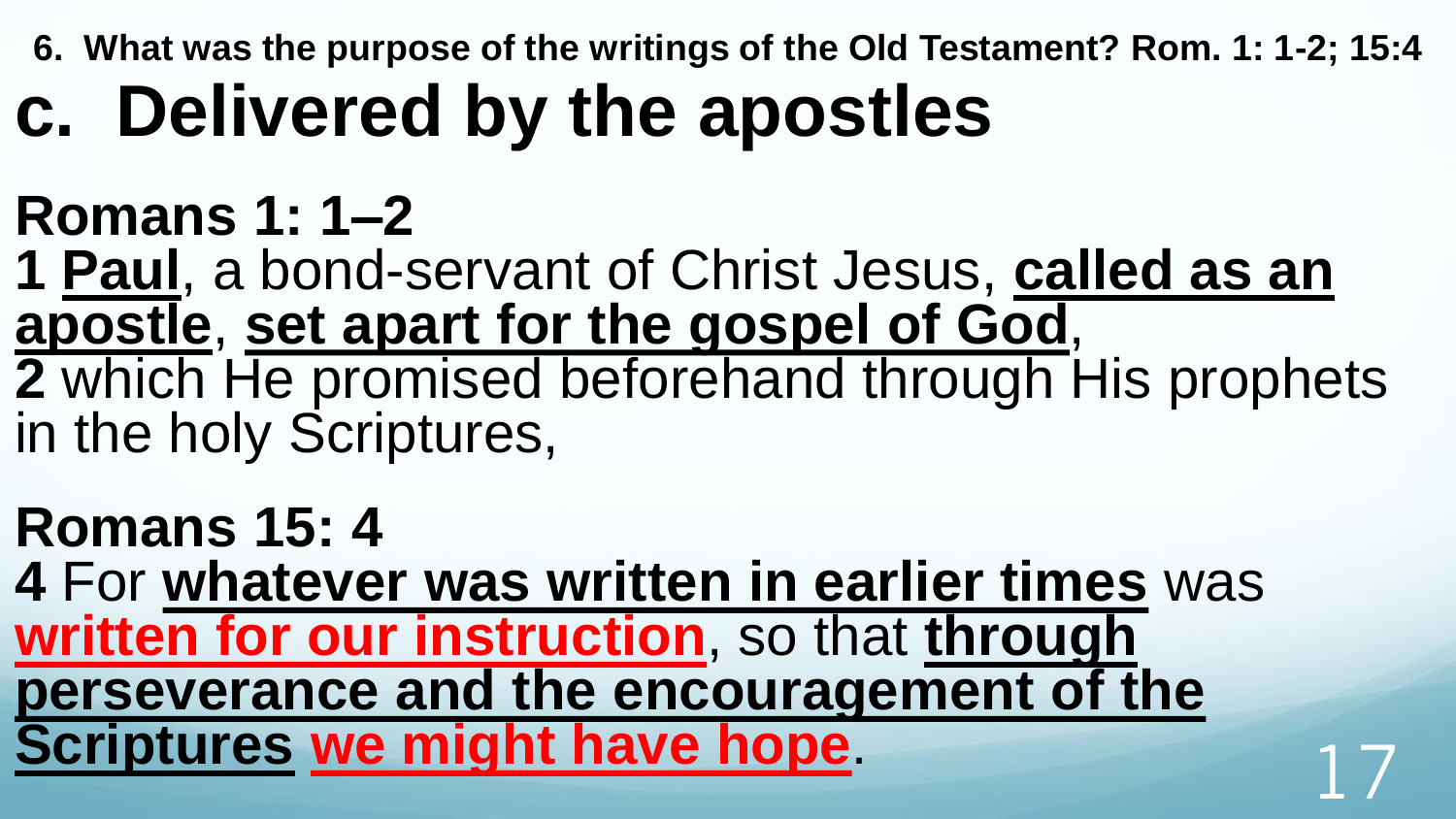Recognition of a body of sacred writings

- **Paul's statement to the saints at Corinth**
- **1 Cor 2: 12-13**
- **12** Now **we have received**, **not the spirit of the world**, **but the Spirit who is from God**, so that **we may know the things freely given to**
- **us by God**,
	- **13** which **things we also speak**, **not in words taught by human wisdom**, but in **those taught by the Spirit**, **combining spiritual** *thoughts* **with spiritual** *words***.**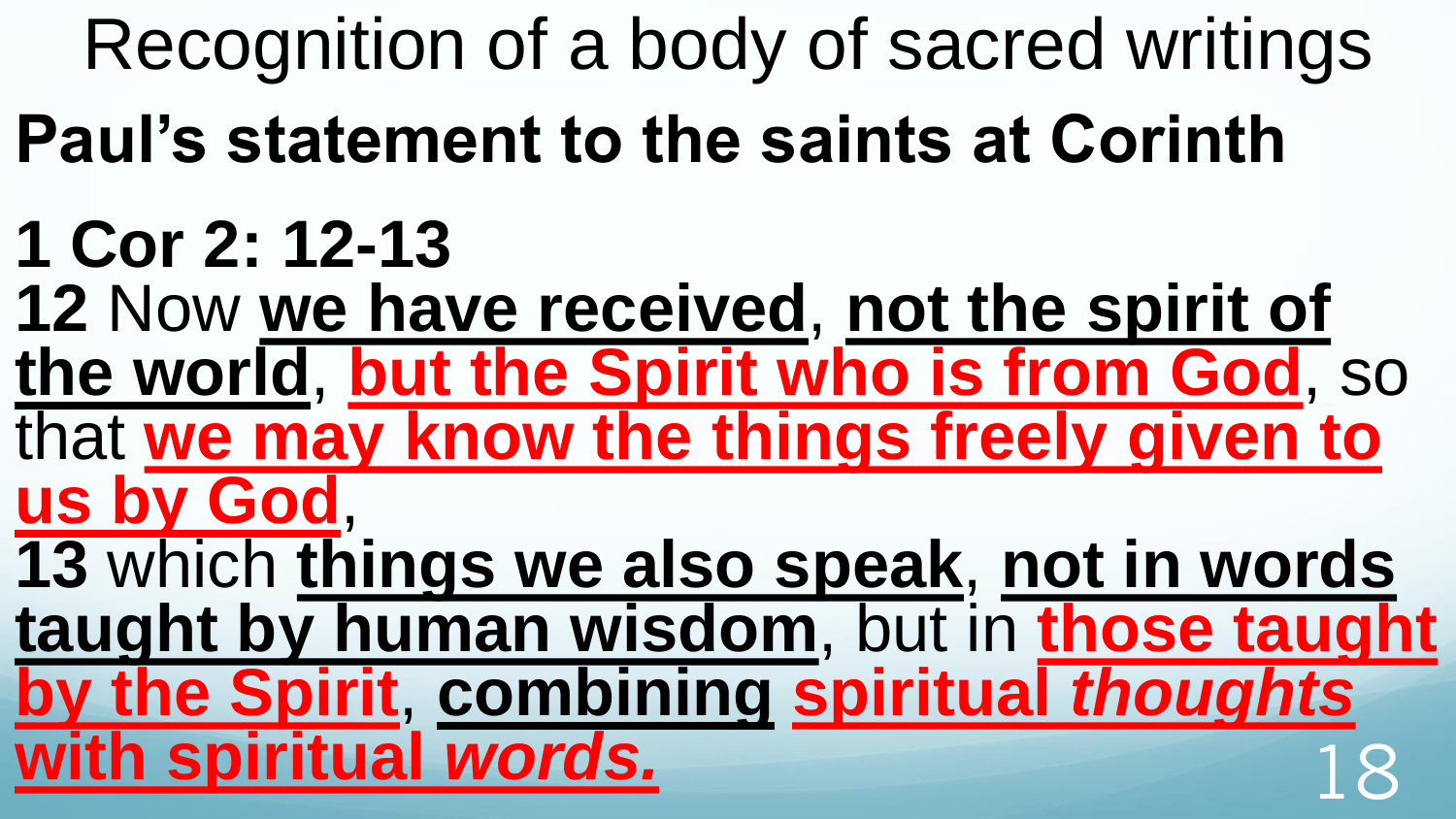7. What did Paul share with the saints at Corinth in 1 Cor 15: 3-4?

### **1 Corinthians 15: 3–4**

**3** For I delivered to you as of first importance what I also received, that **Christ died for our sins according to the Scriptures**,

**4** and that **He was buried**, and that **He was raised on the third day according to the Scriptures,** 

OT Scriptures show that the Messiah was ordained to die, to be buried and then to be raised from the dead.

Gen. 22: 8, 14; Ps. 16: 8-11; Ps. 22; Is. 53; Hosea 6:2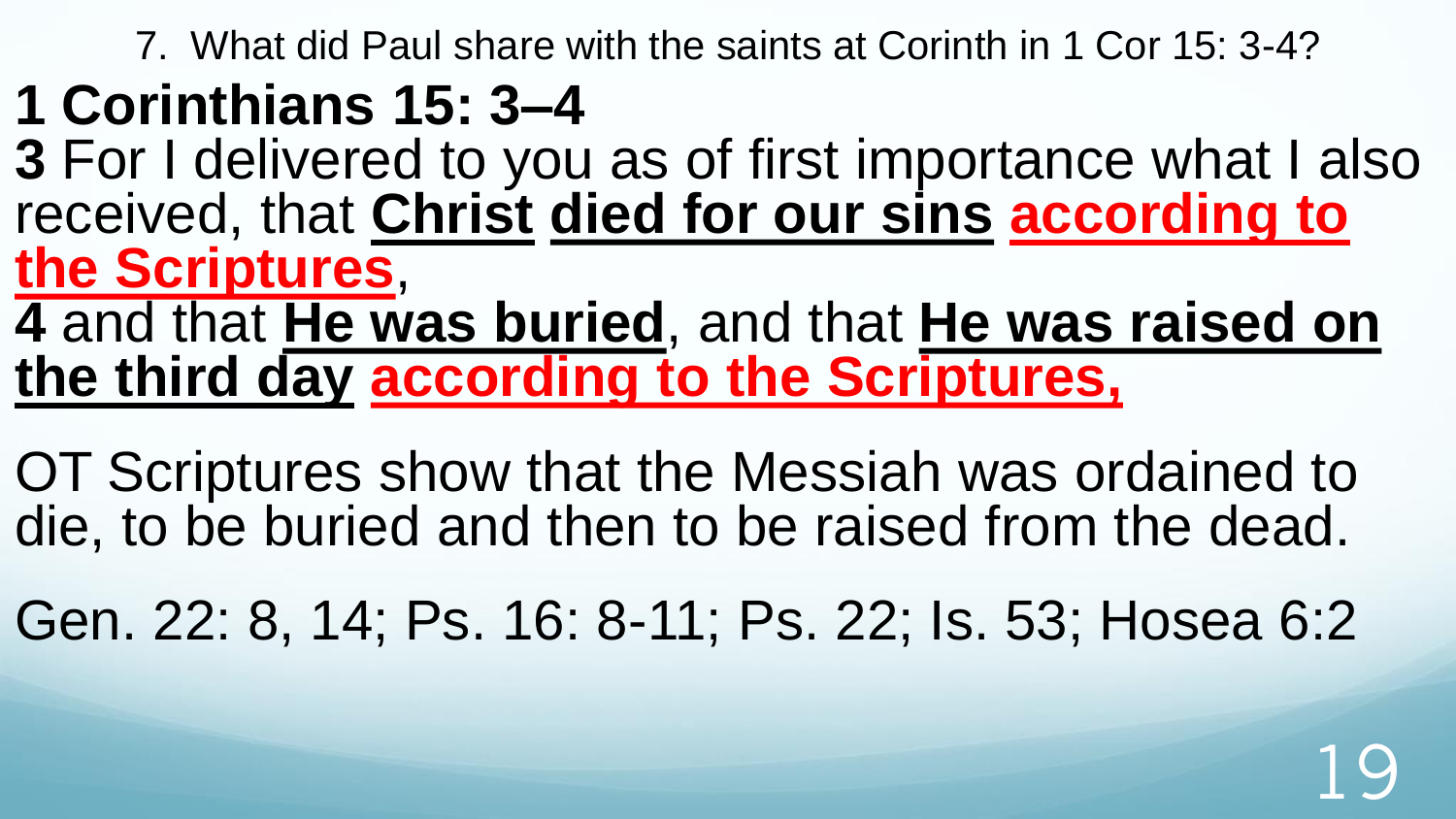**8. What were the results of the writings of the Old Testament in 2 Tim. 14-15?**

# **2 Timothy 3: 14–15**

- **14** You, however, continue in the things you have learned and become convinced of, knowing from whom you have learned
- them,
- **15** and that from childhood you have known **the sacred writings** which are able to **give you the wisdom** that **leads to salvation** through faith which is **in Christ Jesus.** 20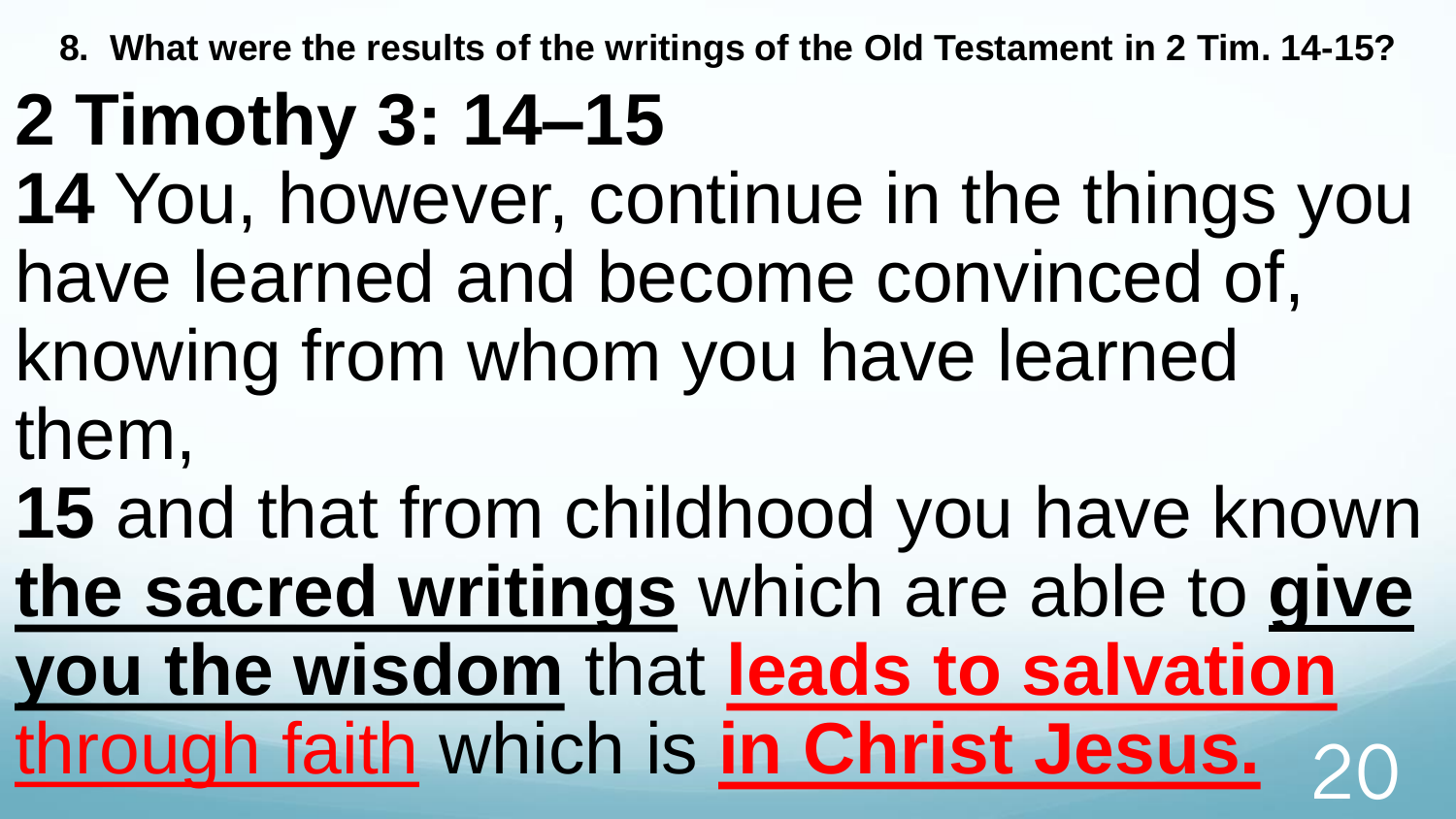9. What was the attitude of the saints at Berea towards the Scriptures in Acts 17: 10-11?

# **d. Examined by the early church**

### **Acts 17: 10-11**

**10** The brethren immediately sent Paul and Silas away by night to **Berea**, and when they arrived, they went into the synagogue of the Jews. **11** Now these were **more noble-minded than those in Thessalonica**, for **they received the word with great eagerness**, **examining the Scriptures daily** to see whether these things were so. 21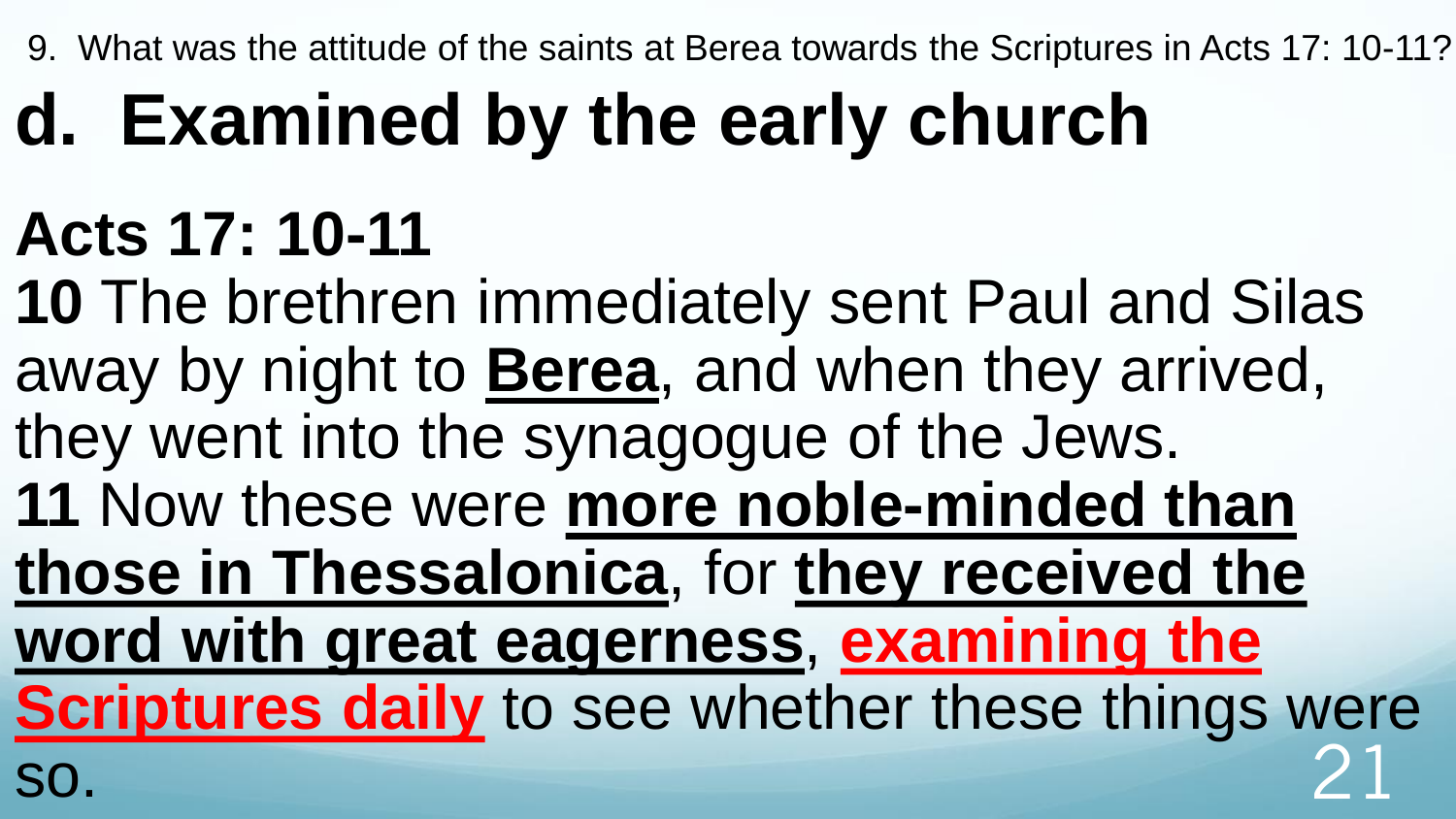**10. By what means did the Holy Spirit admonish the Israelites? What were the results? Neh. 9:30**

- **2. The Inspiration of Scripture**
- **Nehemiah 9: 30**
- **30** "However, **You bore with them for**
- **many years**, And **admonished them by**
- **Your Spirit through Your prophets**, Yet
- **they would not give ear**. Therefore **You**
- **gave them into the hand of the peoples**



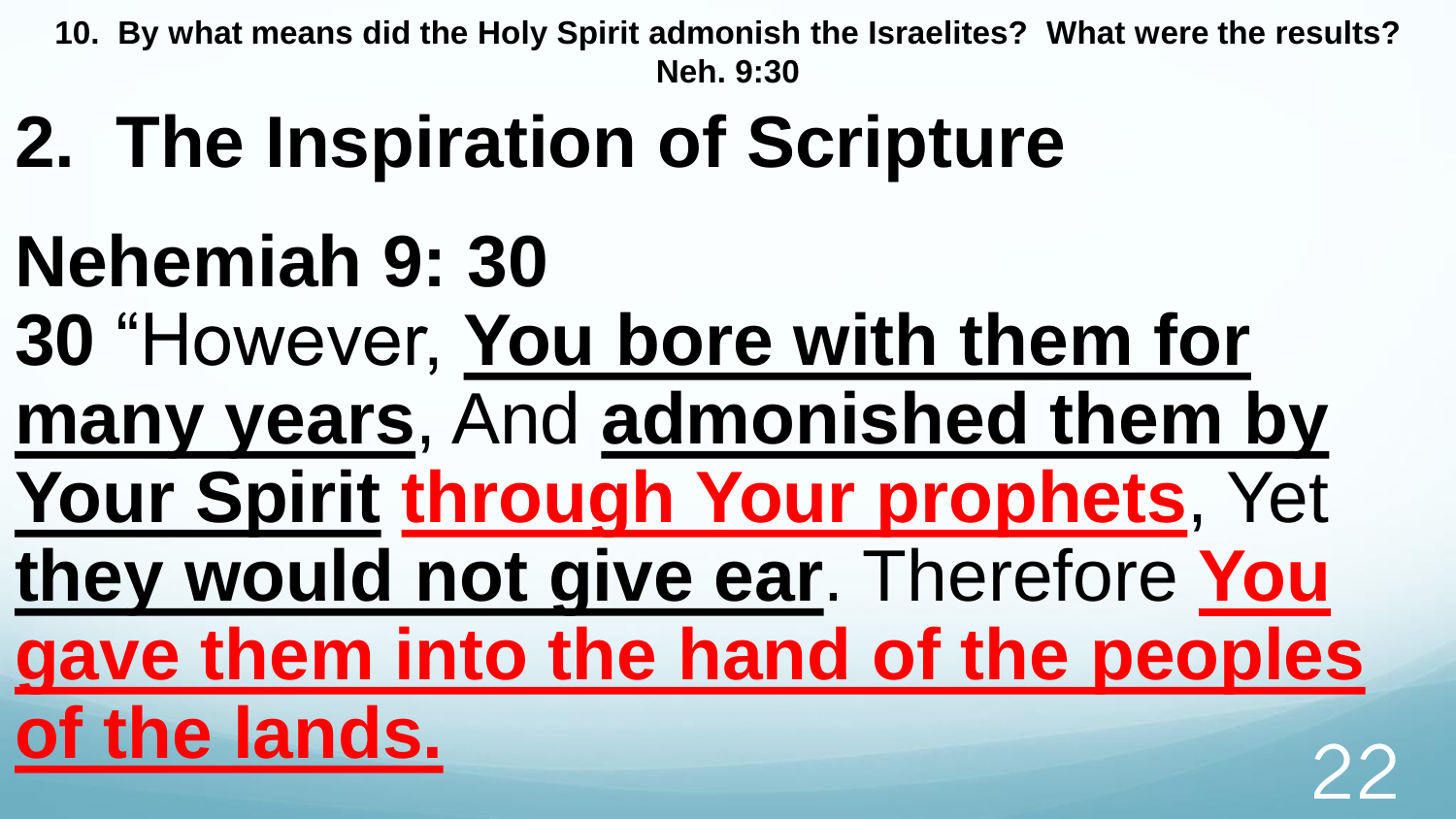### **The Inspiration of Scripture 1 Corinthians 2: 13**

**13** which **things we also speak**, **not in words taught by human wisdom**, but in those **taught by the Spirit**, **combining spiritual thoughts** with **spiritual words**.

### **Hebrews 1: 1–2 1 God**, after **He spoke long ago to the fathers in the prophets** in many portions and in many ways, **2 in these last days** has **spoken to us in His Son**, whom He appointed heir of all things, through whom also He made the world.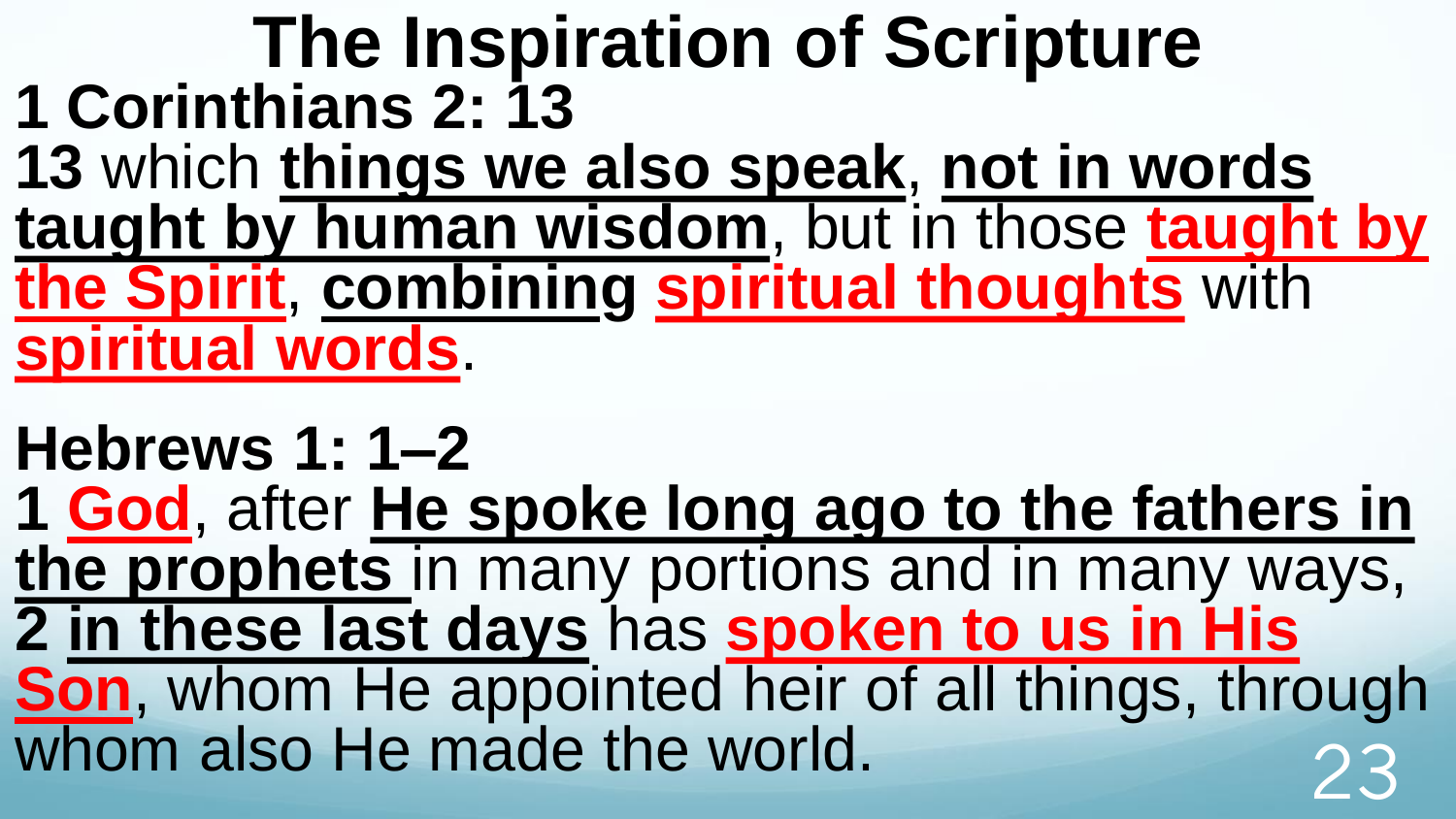### **The Inspiration of Scripture 2 Timothy 3: 16 16 All Scripture** is **inspired by God** and **profitable for teaching**, **for reproof**, **for correction**, **for training in righteousness**;

### **All Scripture is inspired by God**

- a. profitable for teaching
- b. for reproof
- c. for correction
- d. for training in righteousness

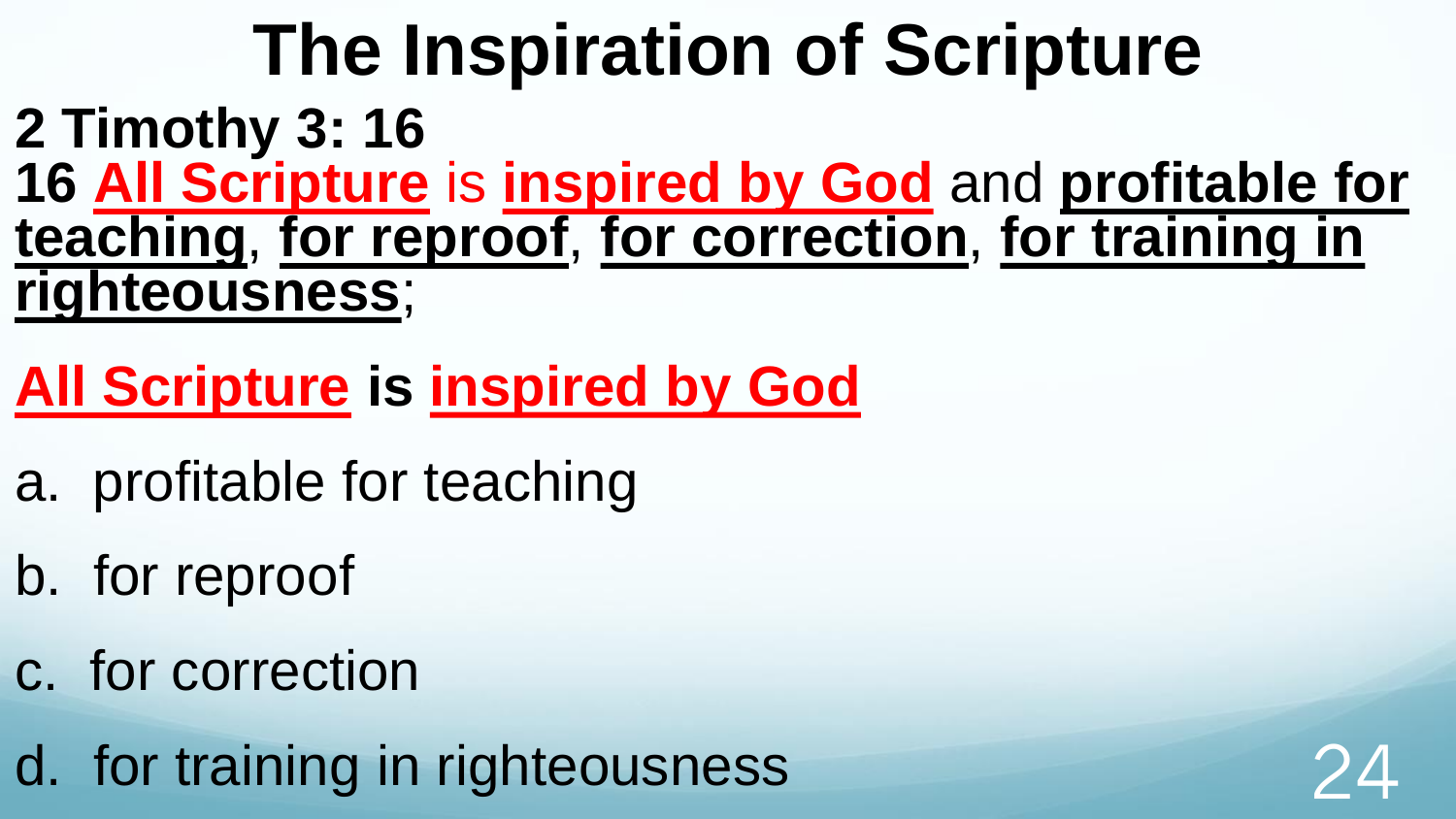Authority of Scripture in the Old Testament **a. The authority of Scripture recognized in** 

**the OT**

**Joshua 1: 8 8** "**This book of the law shall not depart from your mouth**, but **you shall meditate on it day and night,** so that you may **be careful to do according to all that is written in it**; for then **you will make your way prosperous**, and then **you will have success.**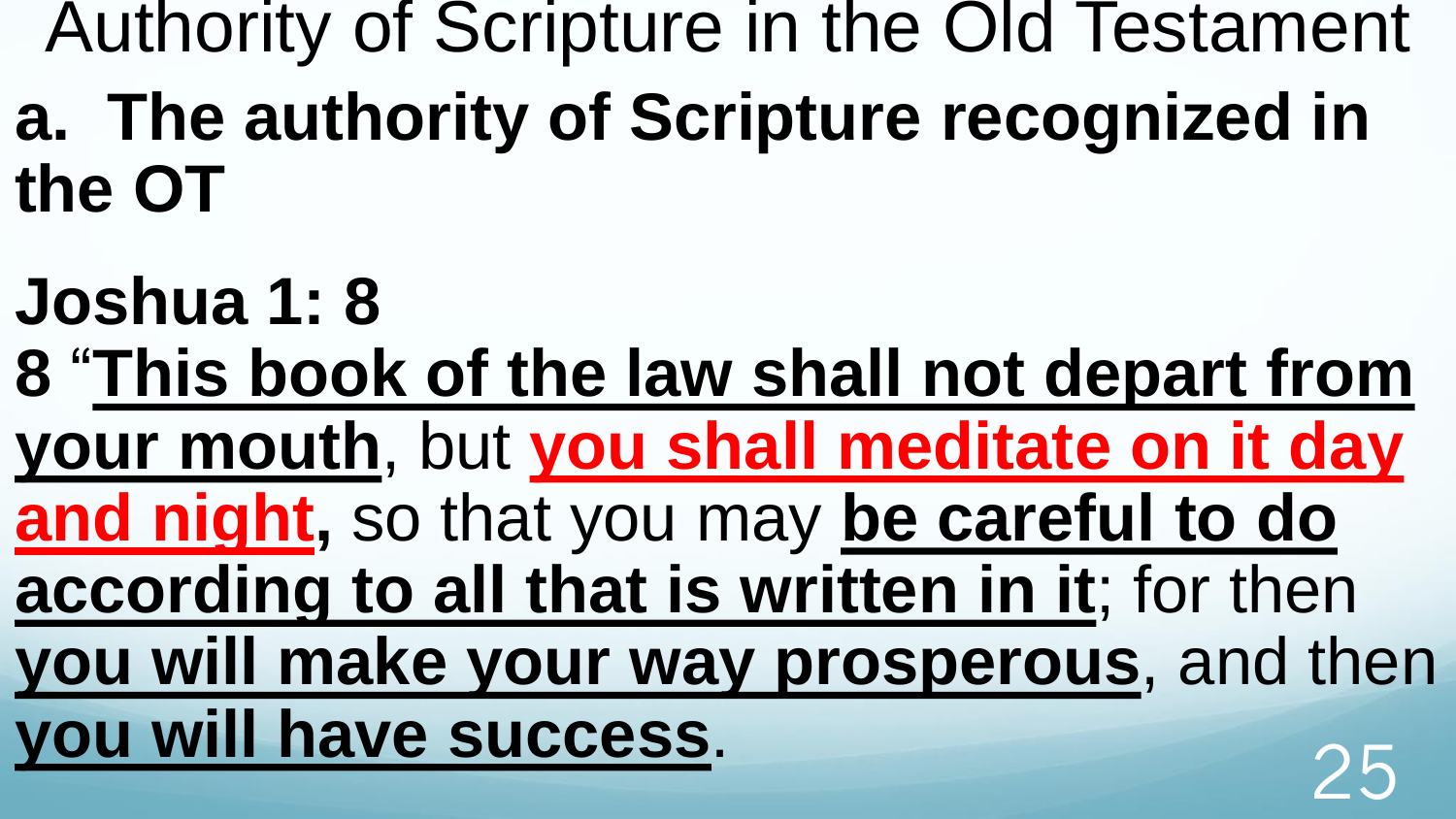## Authority of Scripture in the Old Testament

### **Joshua 23: 6**

- **6** "**Be very firm**, then, to **keep and do all that is written in the book of the law of Moses**, so
- that you may not turn aside from it to the right hand or to the left,

### **Isaiah 40: 8**

**8** The grass withers, the flower fades, But **the word of our God stands forever.**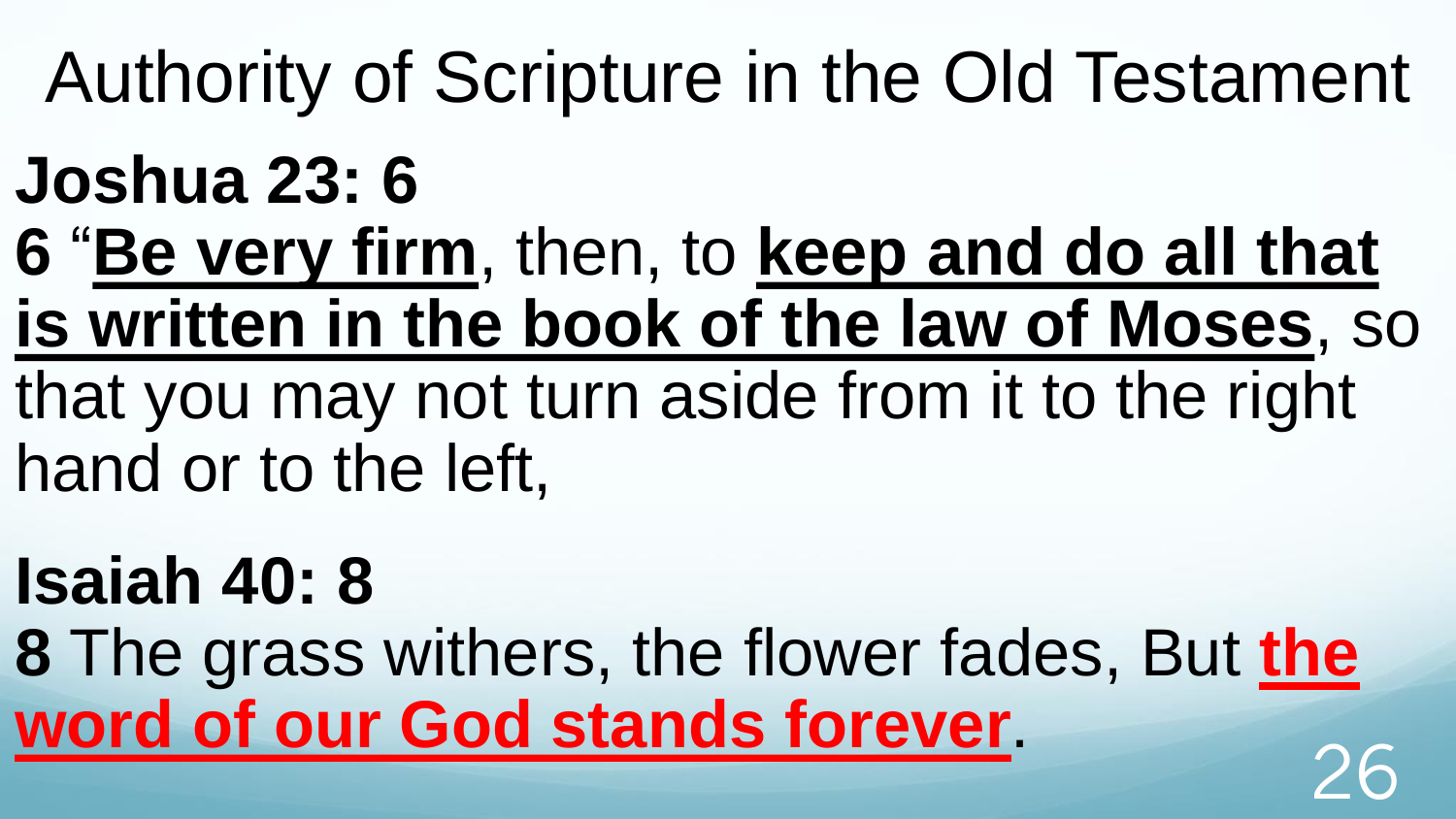Authority of Scripture in the New Testament **b. The authority of Scripture recognized in the NT**

**Gal. 3: 24 24** Therefore **the Law** has become **our tutor** *to lead us* **to Christ**, **so that we may be justified by faith.**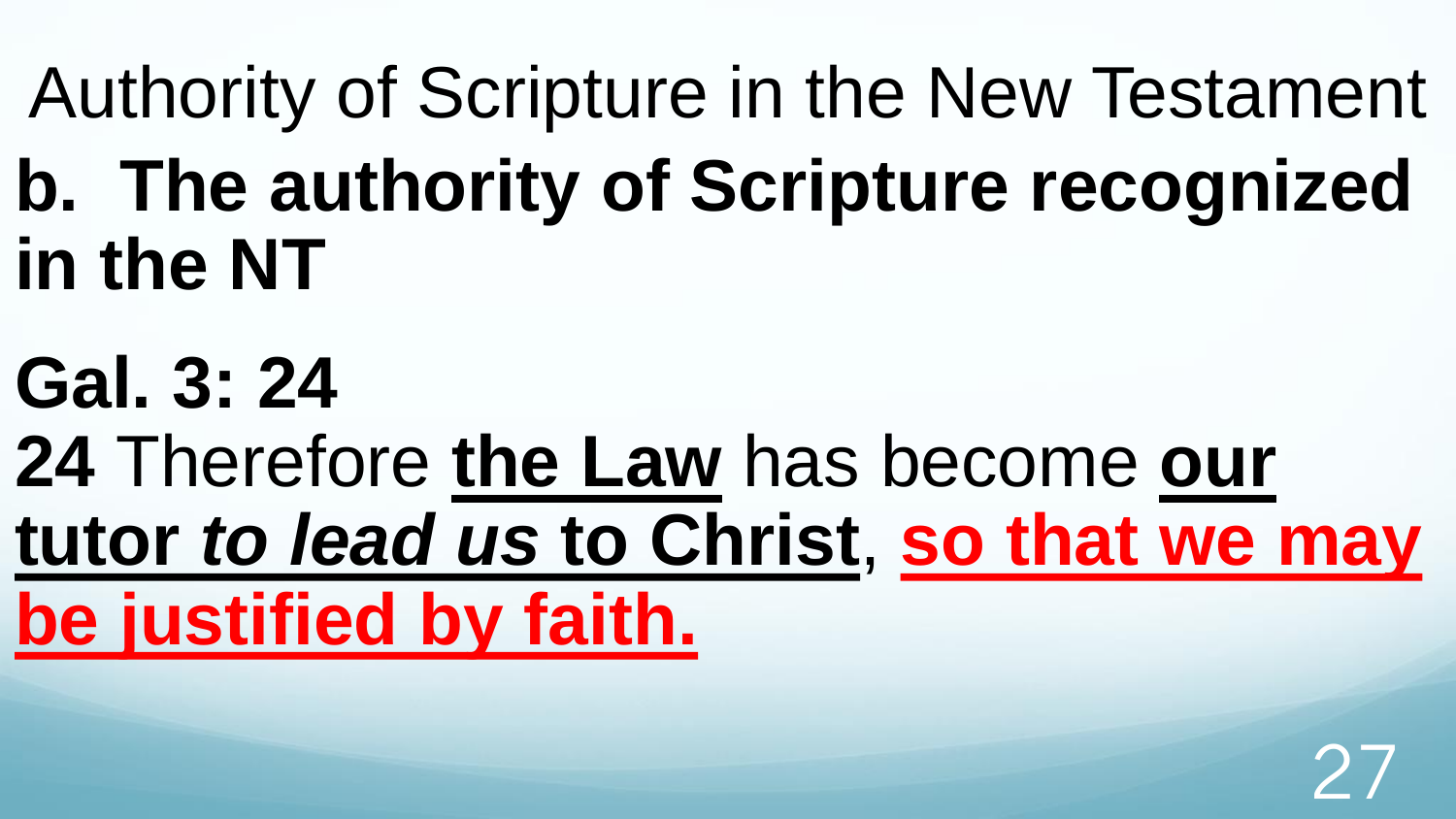Authority of Scripture in the New Testament **b. The authority of Scripture recognized in the NT**

**1 Thessalonians 2: 13 13** For this reason we also constantly thank God **that when you received the word of God** which you heard from us, **you accepted it not as the word of men**, but for what it really is, **the word of God**, which also **performs its work in you who believe**. 28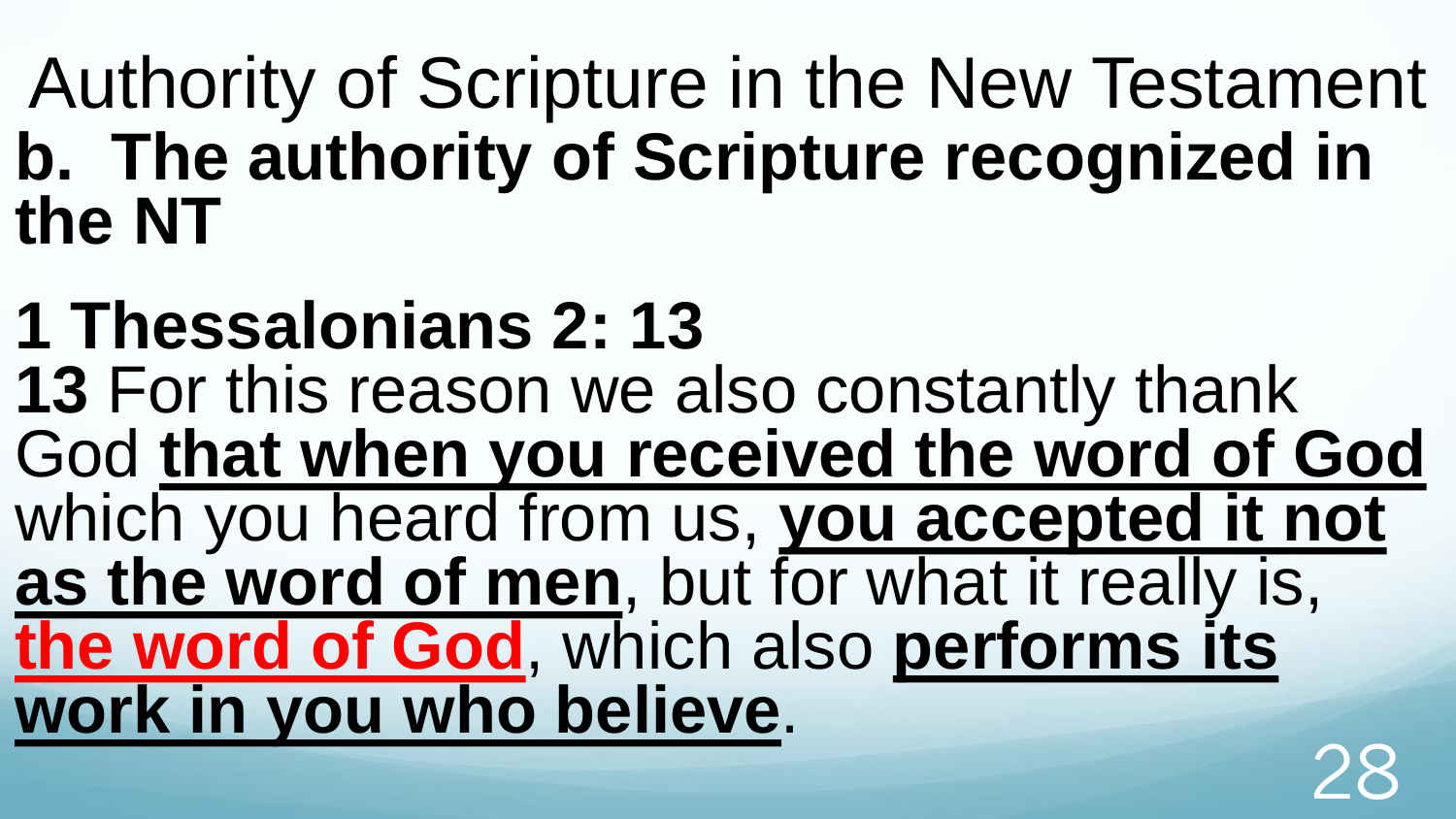## Authority of Scripture in the New Testament

**3. Jesus Christ claims scriptural authority for His own Words**

### **Matthew 24: 34–35**

- **34** "Truly I say to you, this generation will not pass away until all these things take place.
- **35 "Heaven and earth will pass away**, but **My**

**words will not pass away**.